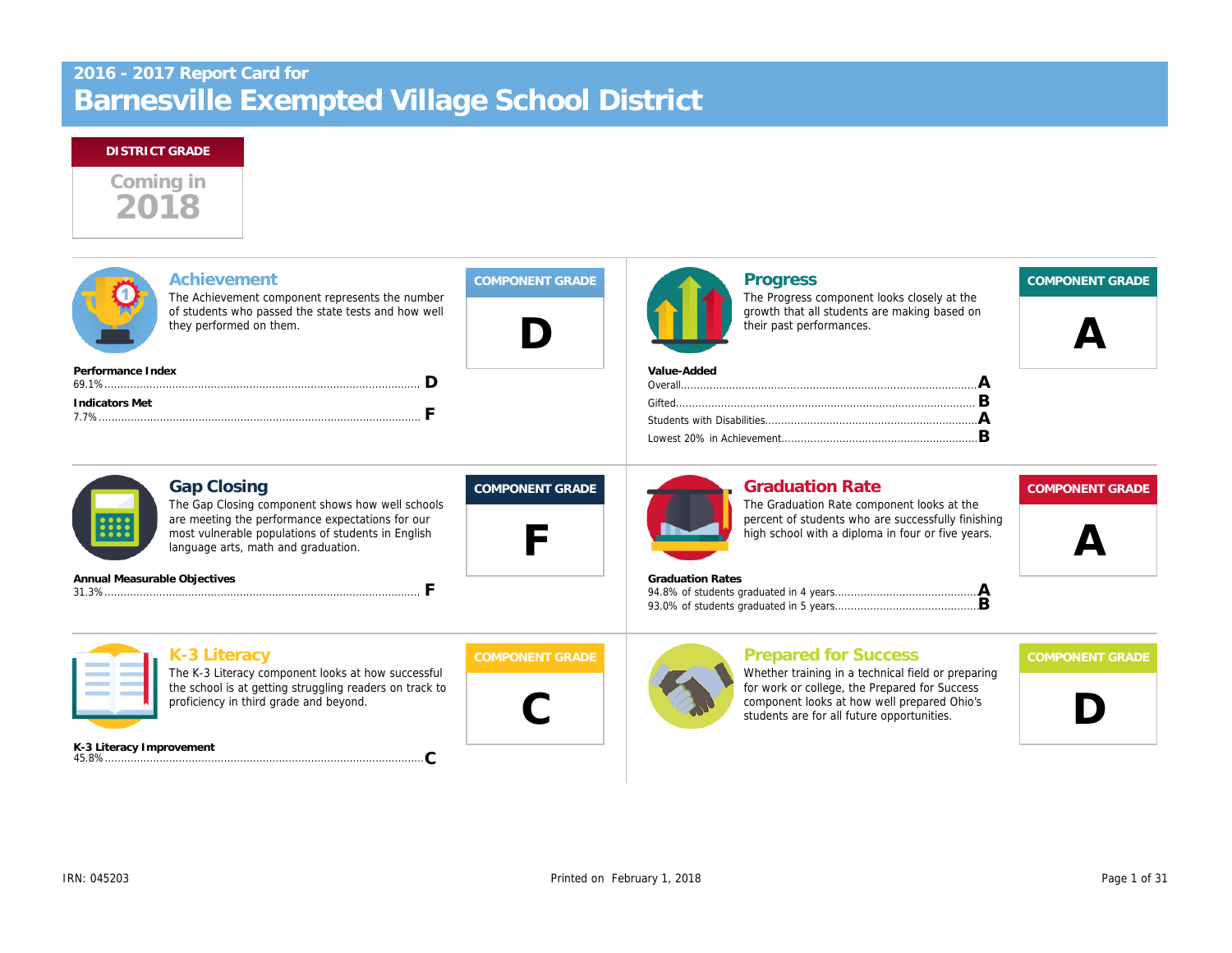### Achievement

The Achievement component represents the number of students who passed the state tests and how well they performed on them.



### Performance Index

Advanced Plus Advanced Accelerated Proficient Basic Limited Untested

Achievement Level

The Performance Index measures the test results of every student, not just those who score proficient or higher. There are six levels on the index and districts receive points for every student in each of these levels. The higher the achievement level the more the points awarded in the district's index. This rewards schools and districts for improving the performance of all students, regardless of achievement level.

> 11.3 21.4 27.3 21.5 17.3 0.8

Pct of Students

0.3  $\times$  1.3 = 0.4

Points for this Level

> 1.2 1.1 1.0 0.6 0.3 0.0

x x

x x x x

= =

= = = =

13.6 23.5 27.3 12.9 5.2 0.0 83.0

Points Received Performance Index Trend



D

Performance Index

69.1%

83.0 of a possible 120.0

| $A =$ | $90.0 - 100.0\%$   |
|-------|--------------------|
|       | $B = 80.0 - 89.9%$ |
| $C =$ | 70.0 - 79.9%       |
| D =   | $50.0 - 69.9%$     |
| F =   | $0.0 - 49.9%$      |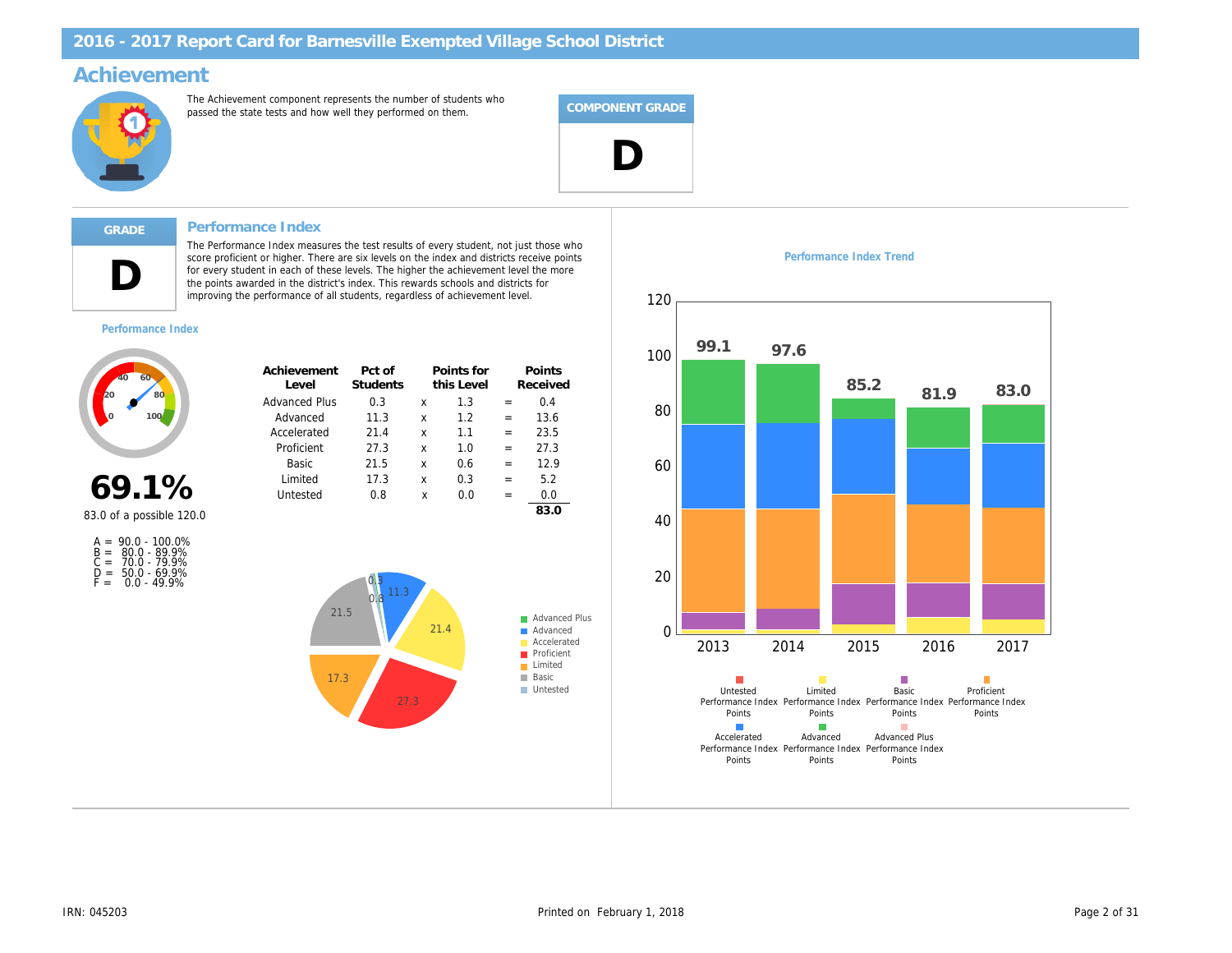#### Indicators Met



Indicators Met measures the percent of students who have passed state tests. It also includes the gifted indicator. Test results are reported for each student in a grade and subject. The passage rate for each indicator is 80%.

#### Indicators Met %



A =<br>B =<br>C =<br>D =<br>F = 90.0 - 100.0% 80.0 - 89.9% 70.0 - 79.9% 50.0 - 69.9% 0.0 - 49.9%

| 3rd Grade | English Language Arts | 64.7% |
|-----------|-----------------------|-------|
|           | <b>Mathematics</b>    | 75.5% |
| 4th Grade | English Language Arts | 68.0% |
|           | <b>Mathematics</b>    | 85.0% |
|           | Social Studies        | 94.0% |
| 5th Grade | English Language Arts | 59.3% |
|           | <b>Mathematics</b>    | 41.7% |
|           | Science               | 79.6% |

#### Grades 3-5 Grades 6-8

| 6th Grade | English Language Arts | 57.1% |
|-----------|-----------------------|-------|
|           | <b>Mathematics</b>    | 46.8% |
|           | Social Studies        | 72.2% |
| 7th Grade | English Language Arts | 48.9% |
|           | <b>Mathematics</b>    | 45.6% |
| 8th Grade | English Language Arts | 40.4% |
|           | <b>Mathematics</b>    | 70.4% |
|           | Science               | 58.6% |

### **High Schoo**

|     | Algebra I  | 35.3% |  |
|-----|------------|-------|--|
|     | Biology    | 65.8% |  |
|     | English I  | 60.3% |  |
|     | English II | 66.1% |  |
| HS. | Geometry   | 35.9% |  |
|     | Government | 63.8% |  |
|     | History    | 73.5% |  |
|     | Math I     | 0.0%  |  |
|     | Math II    | 0.0%  |  |
|     |            |       |  |

GIFTED INDICATOR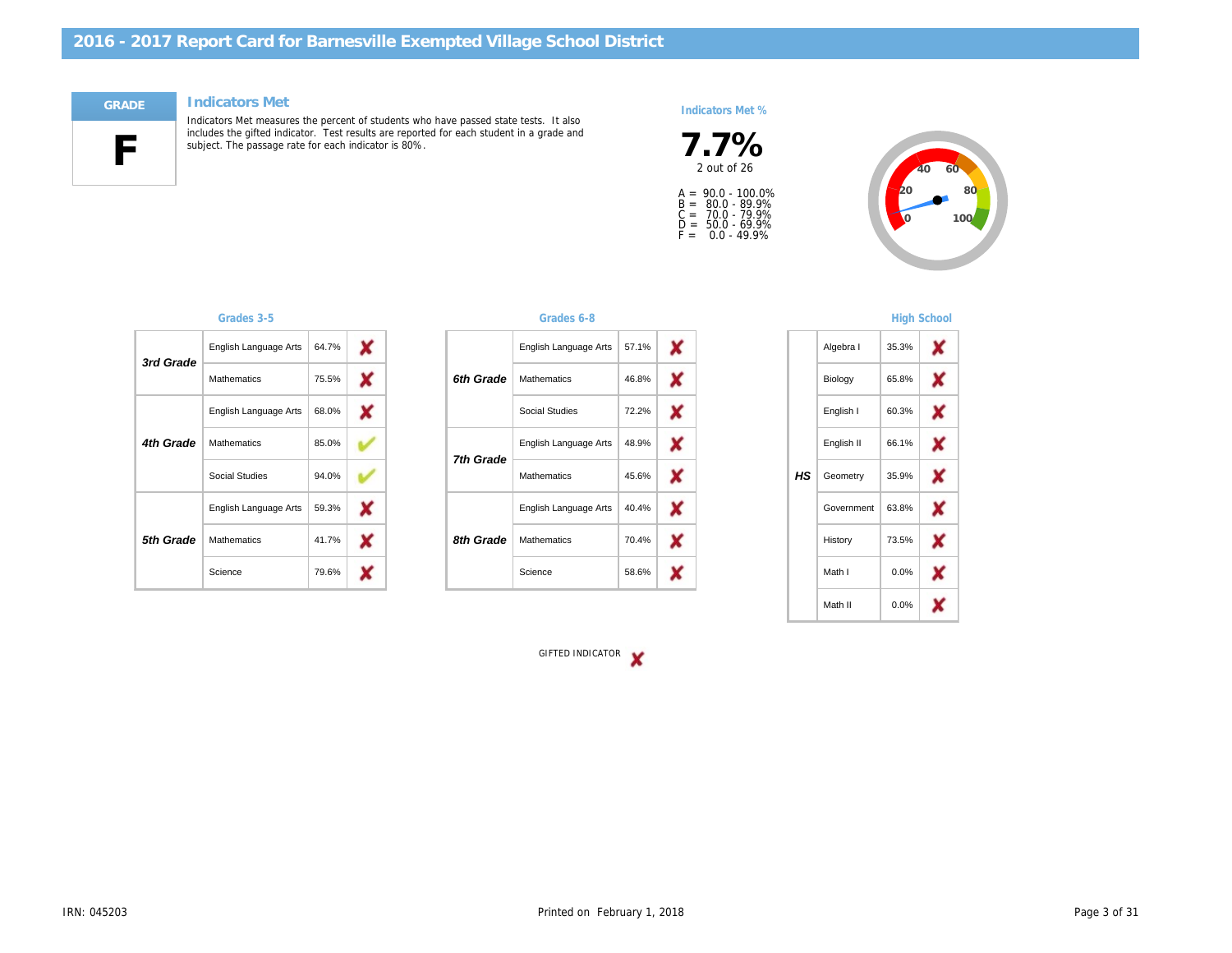| <b>Achievement Levels by Grade</b> | Proficient Percent Trend by Gra |
|------------------------------------|---------------------------------|
| 3rd Grade                          | 3rd Grade                       |
|                                    |                                 |
|                                    |                                 |
|                                    |                                 |
|                                    |                                 |
|                                    |                                 |
| 4th Grade                          | 4th Grade                       |
|                                    |                                 |
|                                    |                                 |
|                                    |                                 |
|                                    |                                 |
|                                    |                                 |
| 5th Grade                          | 5th Grade                       |
|                                    |                                 |
|                                    |                                 |
|                                    |                                 |
|                                    |                                 |
|                                    |                                 |
|                                    |                                 |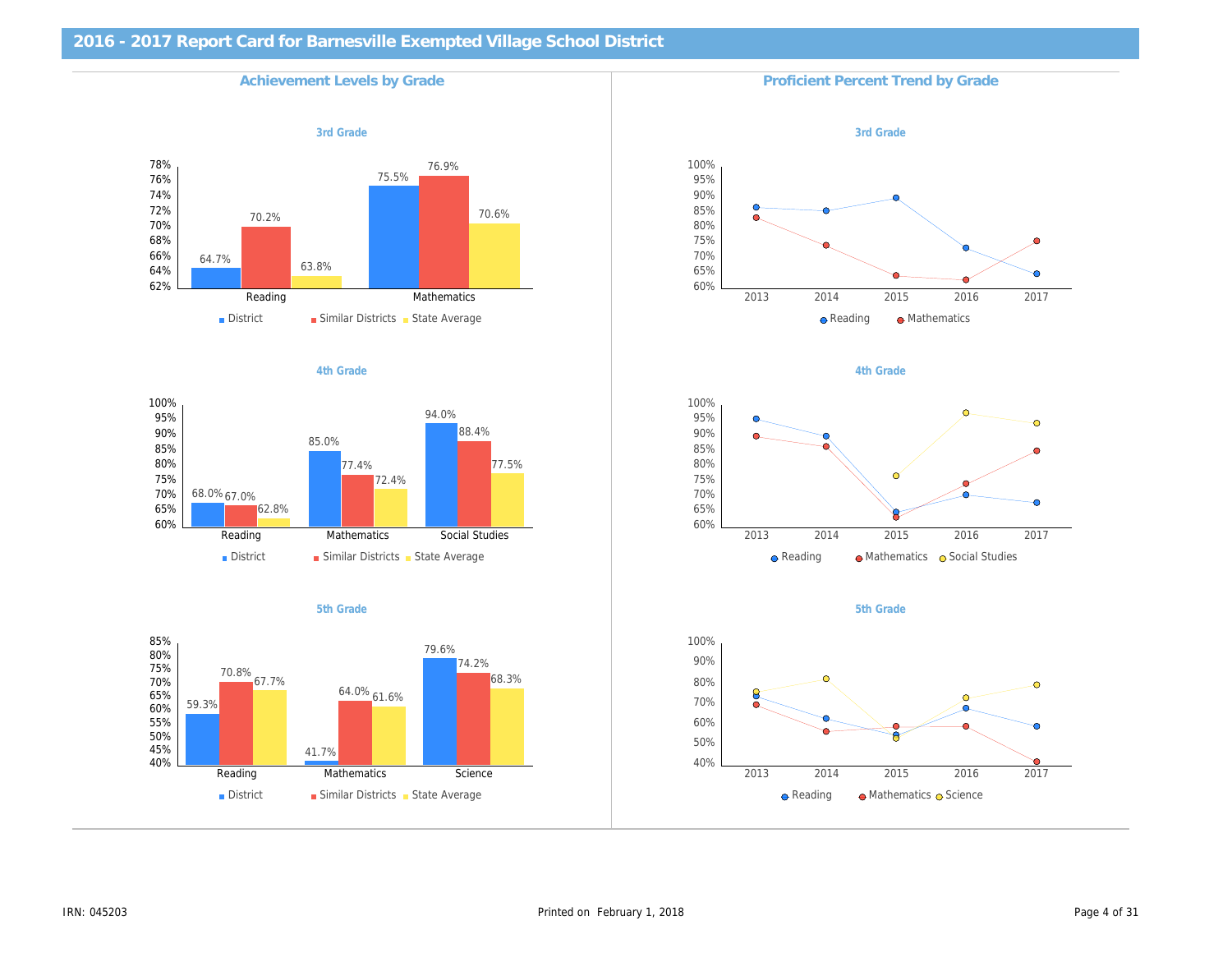| 2016 - 2017 Report Card for Barnesville Exempted Village School District |                    |
|--------------------------------------------------------------------------|--------------------|
| 6th Grade                                                                | 6th Grade          |
|                                                                          |                    |
|                                                                          |                    |
|                                                                          |                    |
| 7th Grade                                                                | 7th Grade          |
|                                                                          |                    |
|                                                                          |                    |
|                                                                          |                    |
| 8th Grade                                                                | 8th Grade          |
|                                                                          |                    |
|                                                                          |                    |
|                                                                          |                    |
| <b>High School</b>                                                       | <b>High School</b> |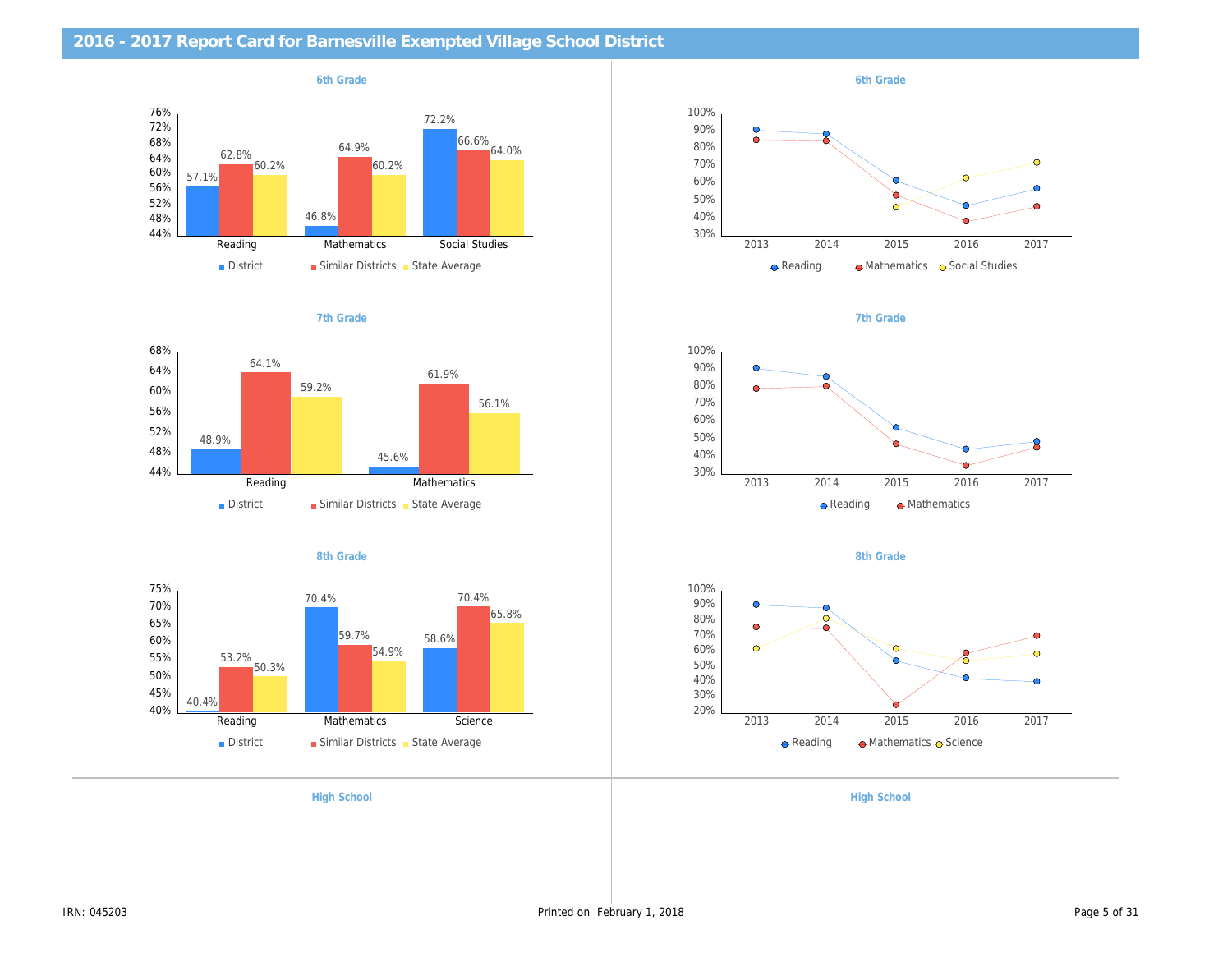| 2016 - 2017 Report Card for Barnesville Exempted Village School District |  |  |  |  |
|--------------------------------------------------------------------------|--|--|--|--|
|                                                                          |  |  |  |  |
|                                                                          |  |  |  |  |
|                                                                          |  |  |  |  |
|                                                                          |  |  |  |  |
|                                                                          |  |  |  |  |
|                                                                          |  |  |  |  |
|                                                                          |  |  |  |  |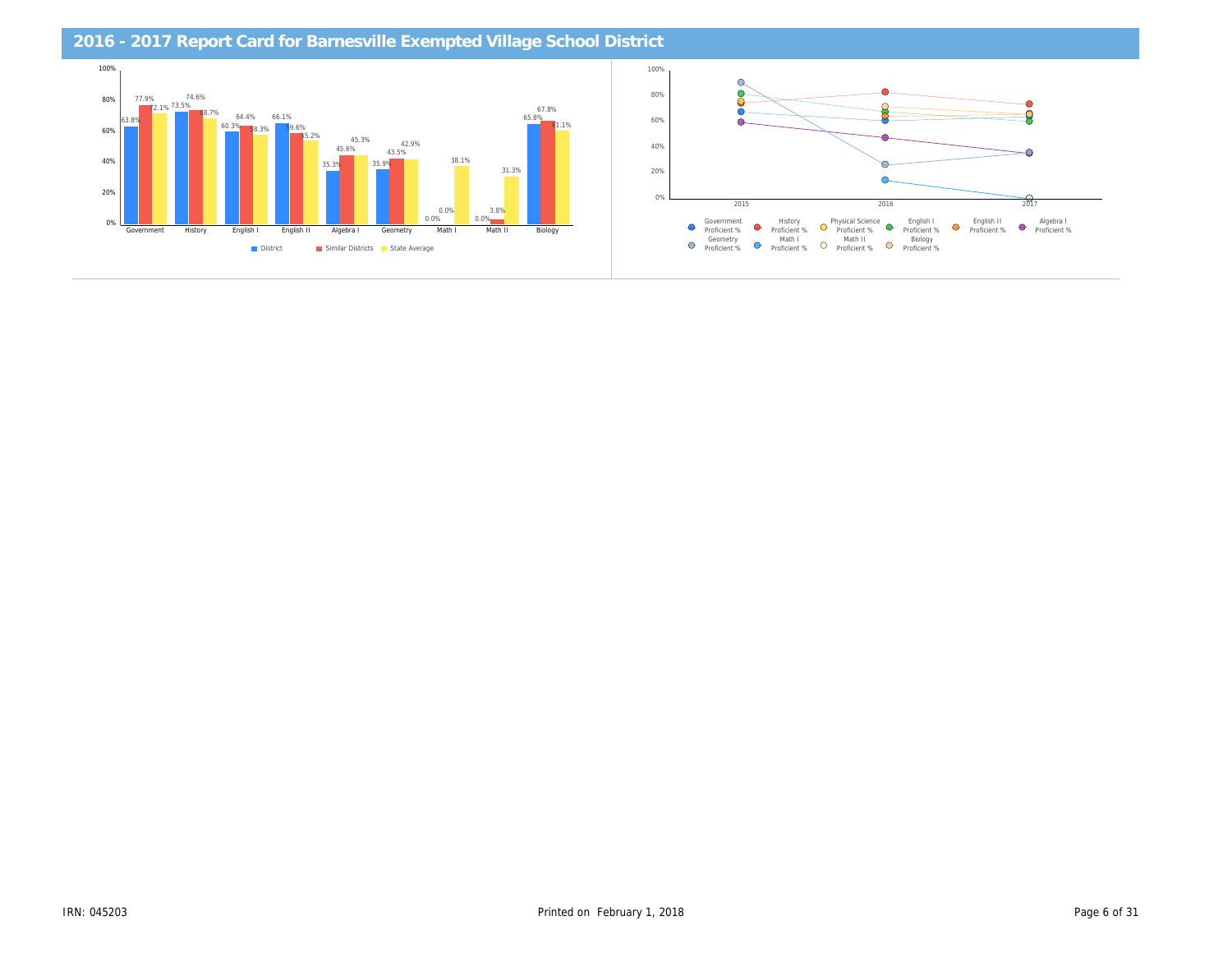# Gifted Students

The Gifted Students data and Indicator highlight the opportunities for and performance of gifted students. The dashboard answers several questions: How many students are identified as gifted and in what categories? How many of those students are receiving gifted services? How well are those gifted students performing? The Gifted Indicator measures whether opportunity and performance expectations are being met for gifted students.

# INDICATOR

Not Met

| Overview<br>The Gifted Indicator is derived from three components: Gifted Value Added grade, the<br>Performance Index for gifted students, and a Gifted Inputs score.<br><b>Gifted Value Added</b> |                            |                                                                                                                                                                                                                                                                    |                                                              | The Performance Index cald<br>taken by students identified<br>Math and taking the Math tes<br>Super Cognitive abilities re | <b>Performance Inde</b>                          |
|----------------------------------------------------------------------------------------------------------------------------------------------------------------------------------------------------|----------------------------|--------------------------------------------------------------------------------------------------------------------------------------------------------------------------------------------------------------------------------------------------------------------|--------------------------------------------------------------|----------------------------------------------------------------------------------------------------------------------------|--------------------------------------------------|
| Value Added Grade:<br>Enrollment:<br>Value Added Met?                                                                                                                                              | B<br>1,307<br>$\mathbf{1}$ | Districts must earn a Gifted Value Added grade of C<br>or better to meet the Gifted Value Added<br>component. A grade of "NR" results in Not Met if<br>the district has an ADM of 600 or more.                                                                     |                                                              | Achievement<br>Level<br><b>Advanced Plus</b><br>Advanced                                                                   | Pct of<br><b>Students</b><br>1.3<br>38.0<br>32.9 |
| <b>Gifted Performance Index</b>                                                                                                                                                                    |                            |                                                                                                                                                                                                                                                                    |                                                              | Proficient                                                                                                                 | 18.6                                             |
| Performance Index:                                                                                                                                                                                 | 106,667<br>Not Met         | Districts with at least 10 unique students in the<br>Gifted Performance Index calculation must score<br>$A = 90.0 - 100.0\%$<br>117.0 or better to meet the Gifted Performance<br>$B = 80.0 - 89.9%$<br>$C = 70.0 - 79.9%$<br>Index component.                     |                                                              | 6.3<br>Basic<br>3.0<br>Limited<br>0.0<br>Untested                                                                          |                                                  |
|                                                                                                                                                                                                    |                            |                                                                                                                                                                                                                                                                    | $F = 0.0 - 49.9%$                                            |                                                                                                                            |                                                  |
| <b>Total Points:</b><br><b>Gifted Inputs Met?:</b>                                                                                                                                                 | 78.0<br>Not Met            | Points are earned based on identification and<br>services provided to gifted students. Districts must<br>earn at least 80 points out of a possible 100 to meet<br>the Gifted Inputs component.                                                                     |                                                              |                                                                                                                            |                                                  |
|                                                                                                                                                                                                    |                            |                                                                                                                                                                                                                                                                    |                                                              |                                                                                                                            |                                                  |
|                                                                                                                                                                                                    |                            | The Gifted Indicator is Met if none of the three<br>components are Not Met. Gifted Inputs alone<br>cannot determine the Gifted Indicator, however; if<br>both the Value Added and Performance Index<br>components are NC, then the Gifted Indicator is also<br>NC. |                                                              |                                                                                                                            |                                                  |
|                                                                                                                                                                                                    | Performance Index Met?:    | Not Met                                                                                                                                                                                                                                                            | <b>Gifted Inputs</b><br><b>Gifted Indicator Final Result</b> | 88.9%<br>106.667 of a possible 120.0<br>$D = 50.0 - 69.9%$                                                                 | Accelerated                                      |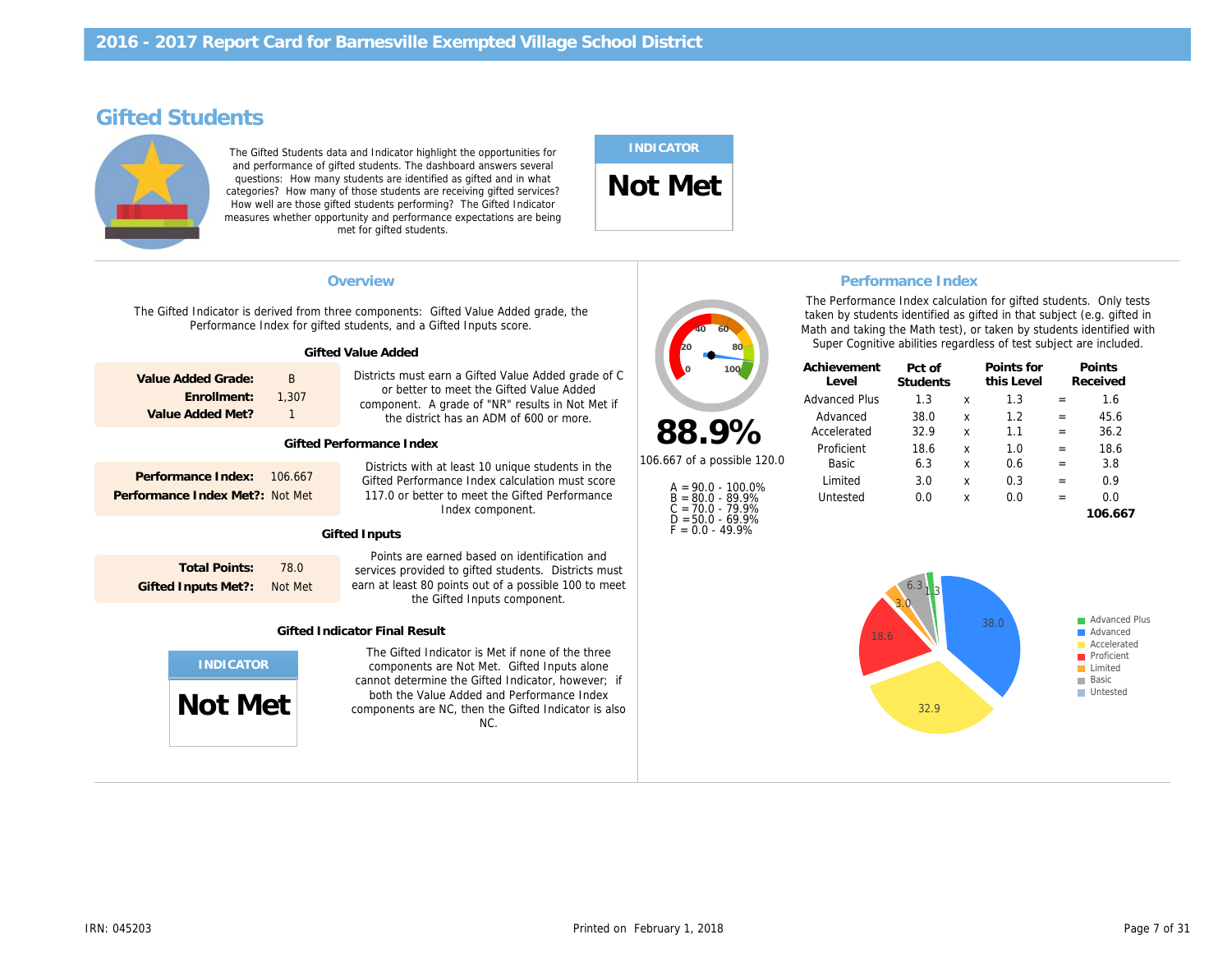Visual/Performing Arts and Creative Thinking

Gifted Indicator

determination for the Gifted Input component.

K-3 9-12

The Gifted Inputs calculation assigns points based on the percentage of students identified and served in eight categories (factors). The points earned for each category are to

Reading, Math, Science, Social Studies, and Superior Cognitive Abilities

K-3 4-8 9-12

Disadvantaged Students **Minority Students** Minority Students



Not Identified as 0

IRN: 045203 Printed on February 1, 2018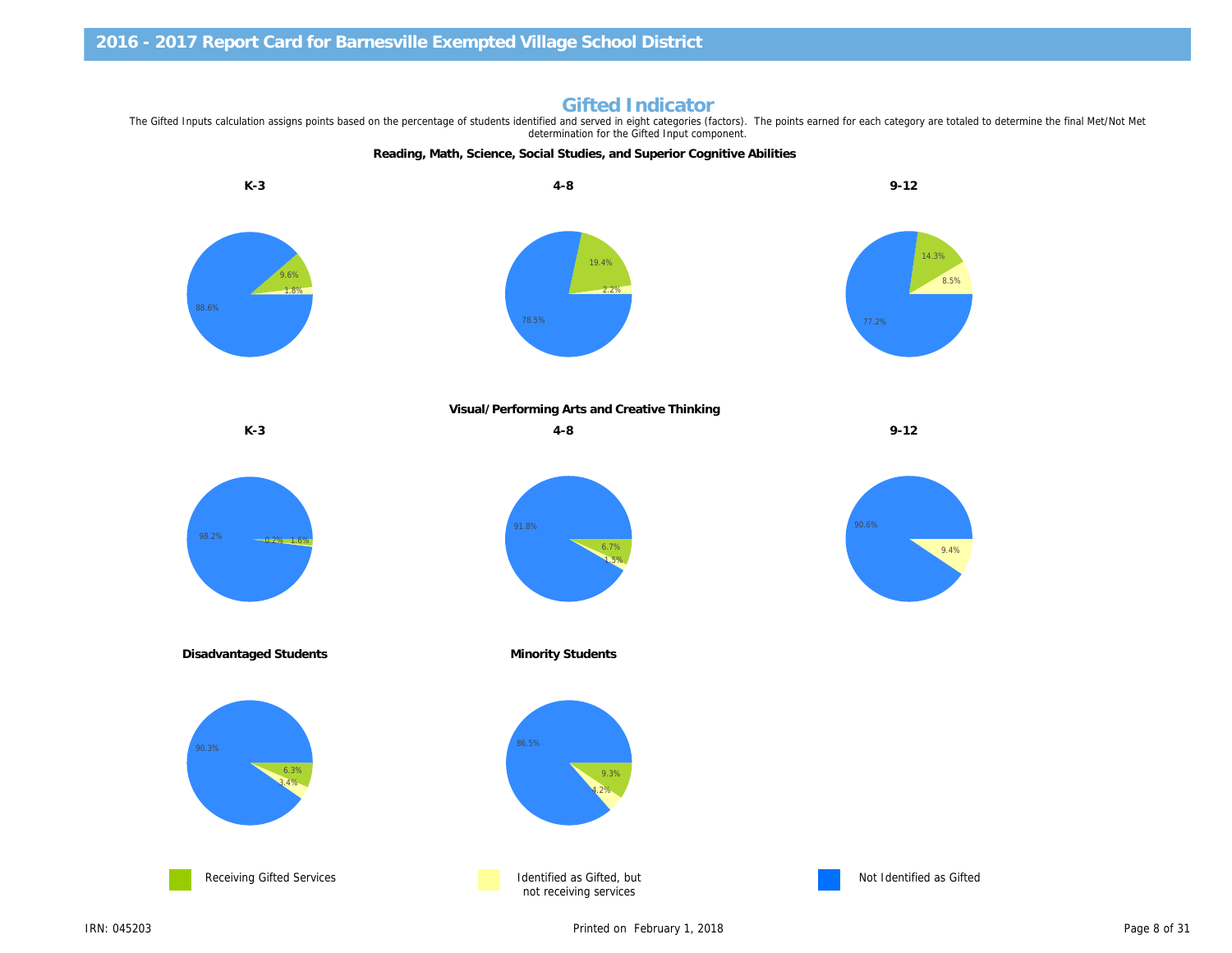# Identification and Services

These charts show the percentage of enrolled students that are identified as gifted and that are receiving gifted services.

Grades K-3 Grades 4-8 Grades 9-12 All Grades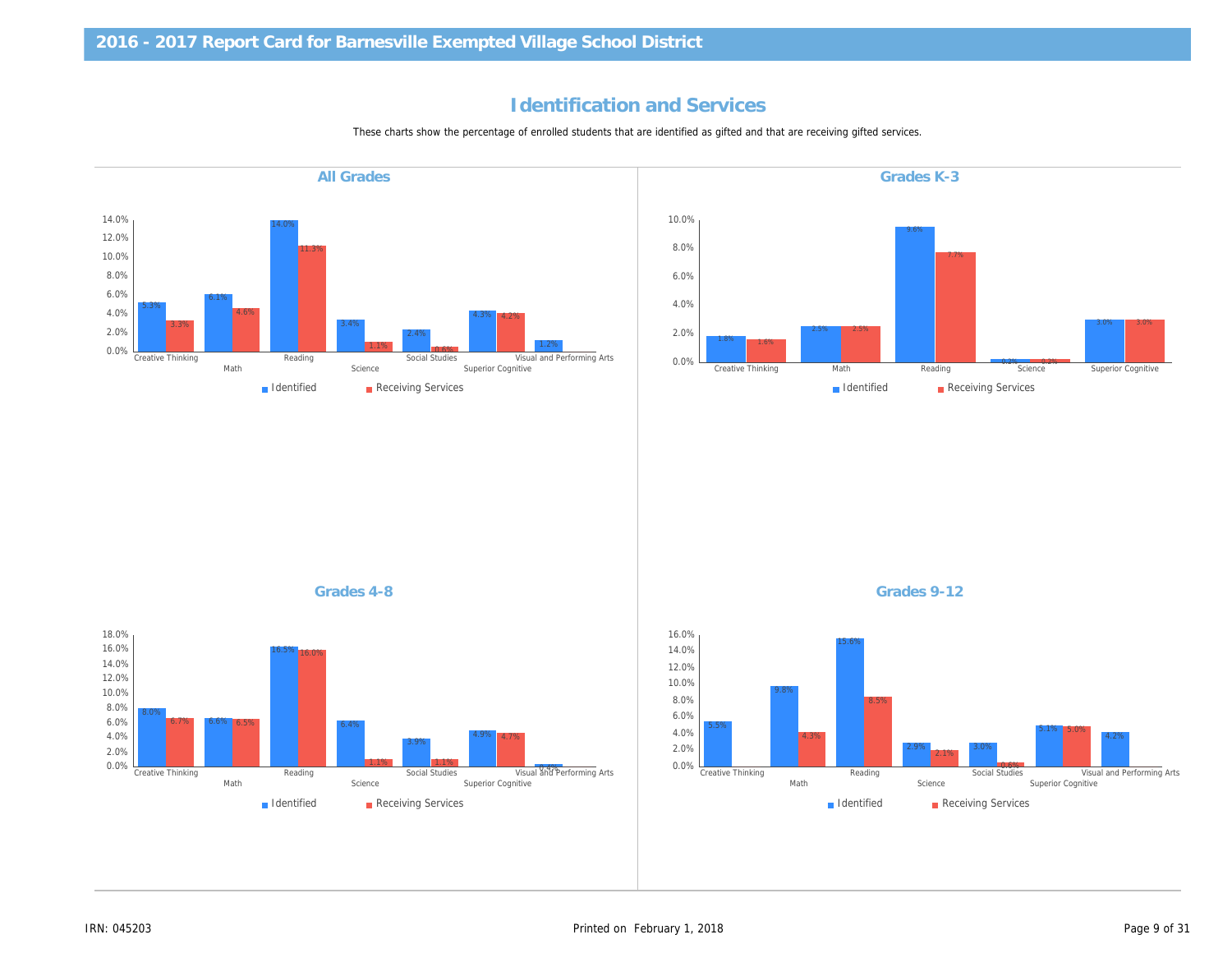# Identified and Receiving Services

These charts show, of the students identified as gifted, the percentage of students receiving gifted service

Grades K-3 Grades 4-8 Grades 9-12 All Grades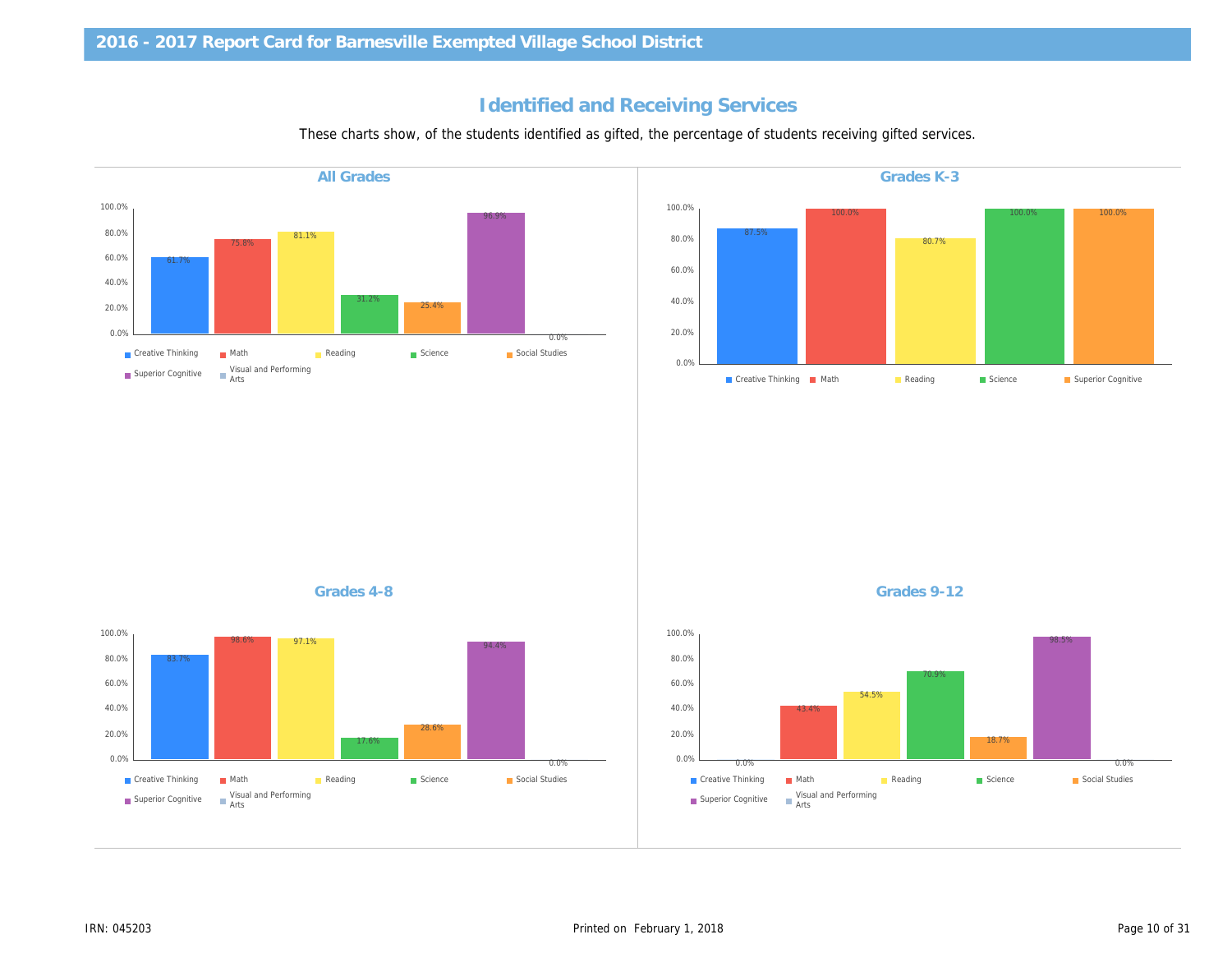| <b>Accelera</b>               | <b>Screening</b>                                                                            |
|-------------------------------|---------------------------------------------------------------------------------------------|
|                               | This chart shows the percentage of students screened for gifted abilities this school year. |
| Number of S<br>Accelerated S  |                                                                                             |
| 46                            |                                                                                             |
| Number of Wh<br>Accelerated S |                                                                                             |
| $\mathbf 0$                   |                                                                                             |
|                               |                                                                                             |
|                               |                                                                                             |
|                               |                                                                                             |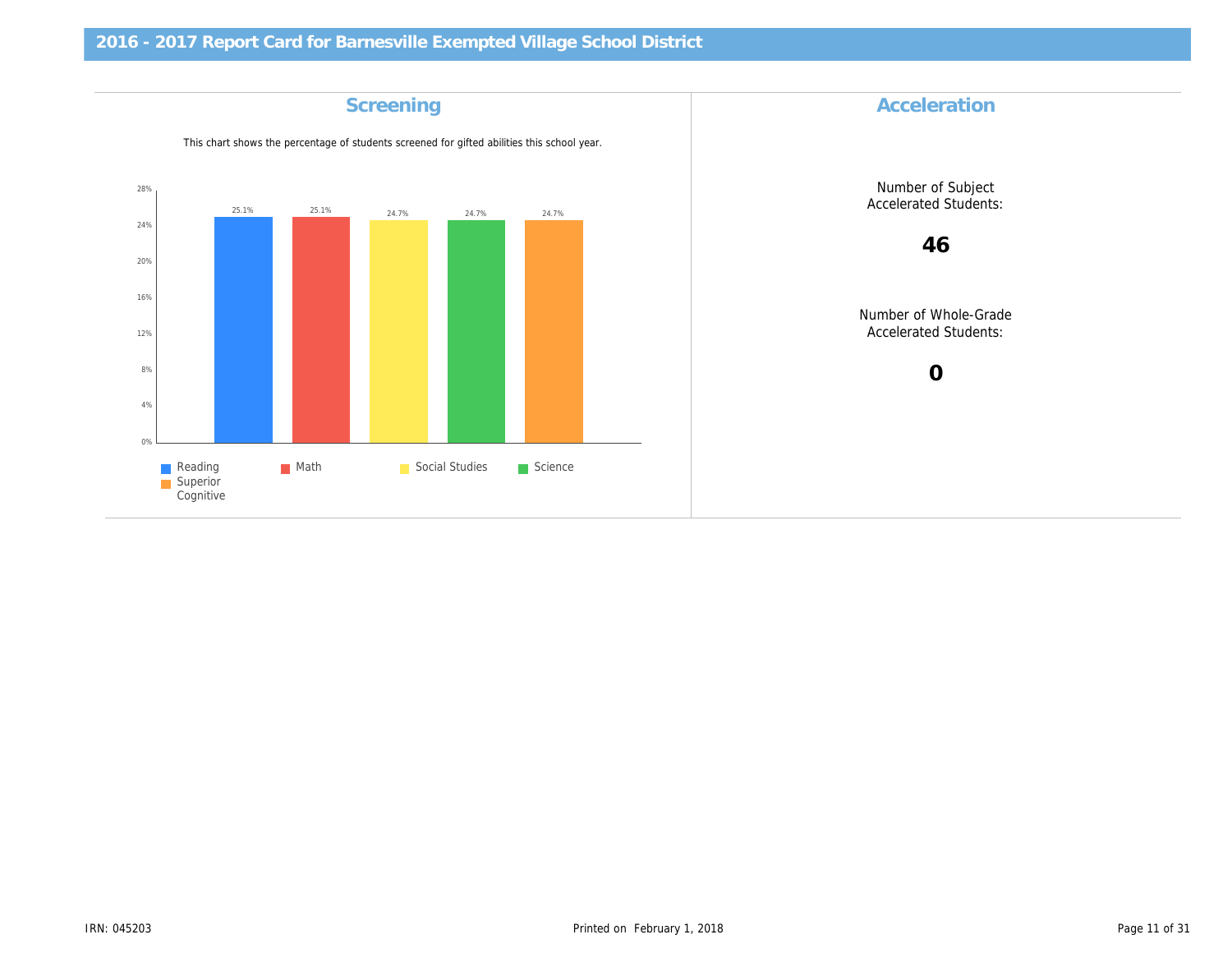# Progress

The Progress component looks closely at the growth that all students are making based on their past performances.

COMPONENT GRADE

 $\boldsymbol{\mathsf{\Delta}}$ 

 $\boldsymbol{\mathsf{A}}$ GRADE Gifted Students

GRADE Overall

This measures the progress for students identified as gifted in reading, math, science, social studies and/or superior cognitive ability.

This measures the progress for students identified as the lowest 20% statewide in reading, math, science or social studies achievement.

This measures the progress for all students in math, ELA, science and social studies using tests in grades 4-8 and some end-of-course exams.

B GRADE Students in the Lowest 20% in Achievement

 $\Delta$ 

B

### GRADE Students with Disabilities

This measures the progress for students with disabilities.

### Progress Details

These tables show the Progress scores by test grade and subject for students in tests, and includes up to three years of data as available.

|                   | <b>Progress Score</b>    |                    |                       |  |  |
|-------------------|--------------------------|--------------------|-----------------------|--|--|
| <b>Test Grade</b> | English<br>Language Arts | <b>Mathematics</b> | <b>Social Studies</b> |  |  |
| <b>All Grades</b> |                          |                    |                       |  |  |
| 4th Grade         |                          |                    |                       |  |  |
| 5th Grade         |                          |                    |                       |  |  |
| 6th Grade         |                          |                    |                       |  |  |
| 7th Grade         |                          |                    |                       |  |  |
| 8th Grade         |                          |                    |                       |  |  |

| <b>Test Grade</b>  |            | <b>Progress Score</b> | <b>Test Grade</b>  |
|--------------------|------------|-----------------------|--------------------|
| <b>High School</b> | English I  | ark Green             |                    |
|                    | English II | <b>Talk Green</b>     |                    |
|                    |            |                       | <b>High School</b> |

#### What do the colors mean?

The Progress Component measures how groups of students made prog expectation of growth. The expectation of growth is based on how students in the group performance as  $n = 1$ average, compared to other students like them across the state



Students made less progress than expected  $-$  significant Students made less progress than expected – moderate Students made progress similar to the statewide expecta Students made more progress than expected – moderate Students made more progress than expected – significant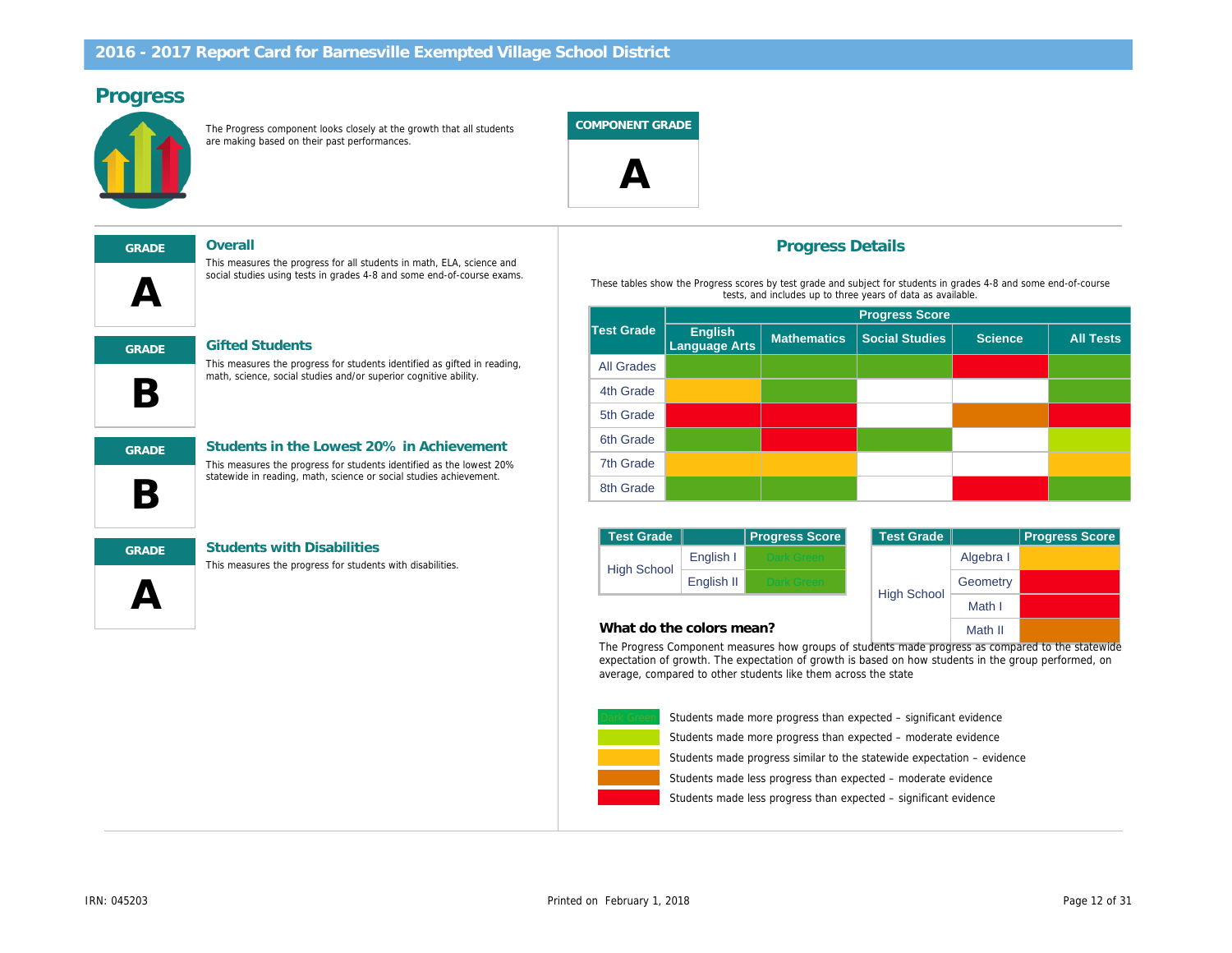

Progress vs. Performance Index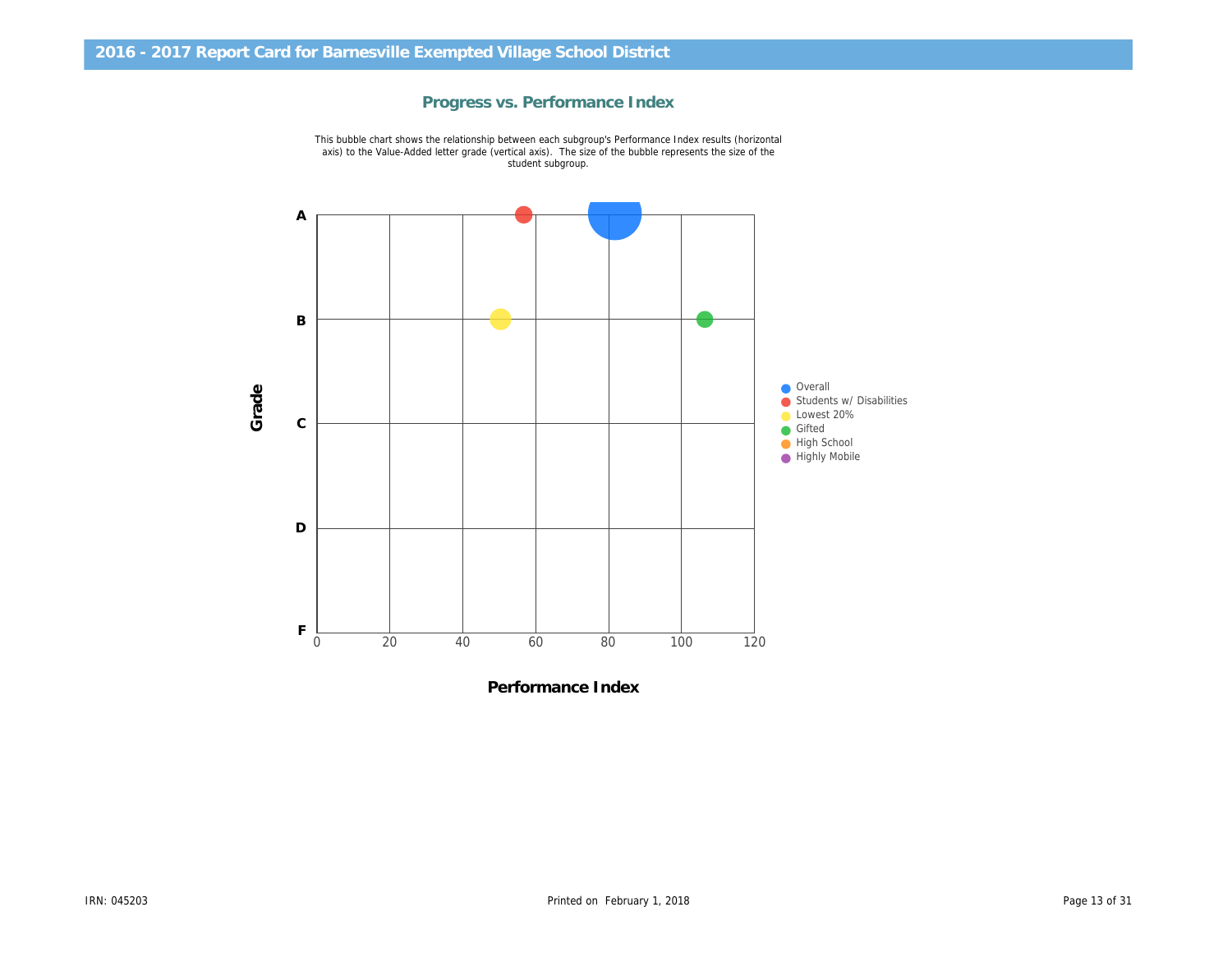# Gap Closing

The Gap Closing component shows how well schools are meeting the performance expectations for our most vulnerable populations of students in English language arts, math and graduation.

### COMPONENT GRADE





AMO Points

### GRADE Annual Measurable Objectives

that goal in reading, math and graduation – and emphasize any achievement gaps that exist between groups. The ultimate goal is for all groups to achieve at high levels at high levels. The ultimate goal is for all groups t Annual Measurable Objectives (AMOs) compare the performance of student groups to a state goal which is displayed as the red line in the following charts. These charts of the following charts of the red each group achieves

31.3%

A = 90.0 - 100.0% B = 80.0 - 89.9% C = 70.0 - 79.9% D = 60.0 - 69.9% F = 0.0 - 59.9%

The red line on each graph identifies the Annual Measurable Objective. The 2017 AMO for ELA is 77.1%, for Math is 72%, an<br>Subgroups with fewer than 30 students are not rated and do not appear on the graphs.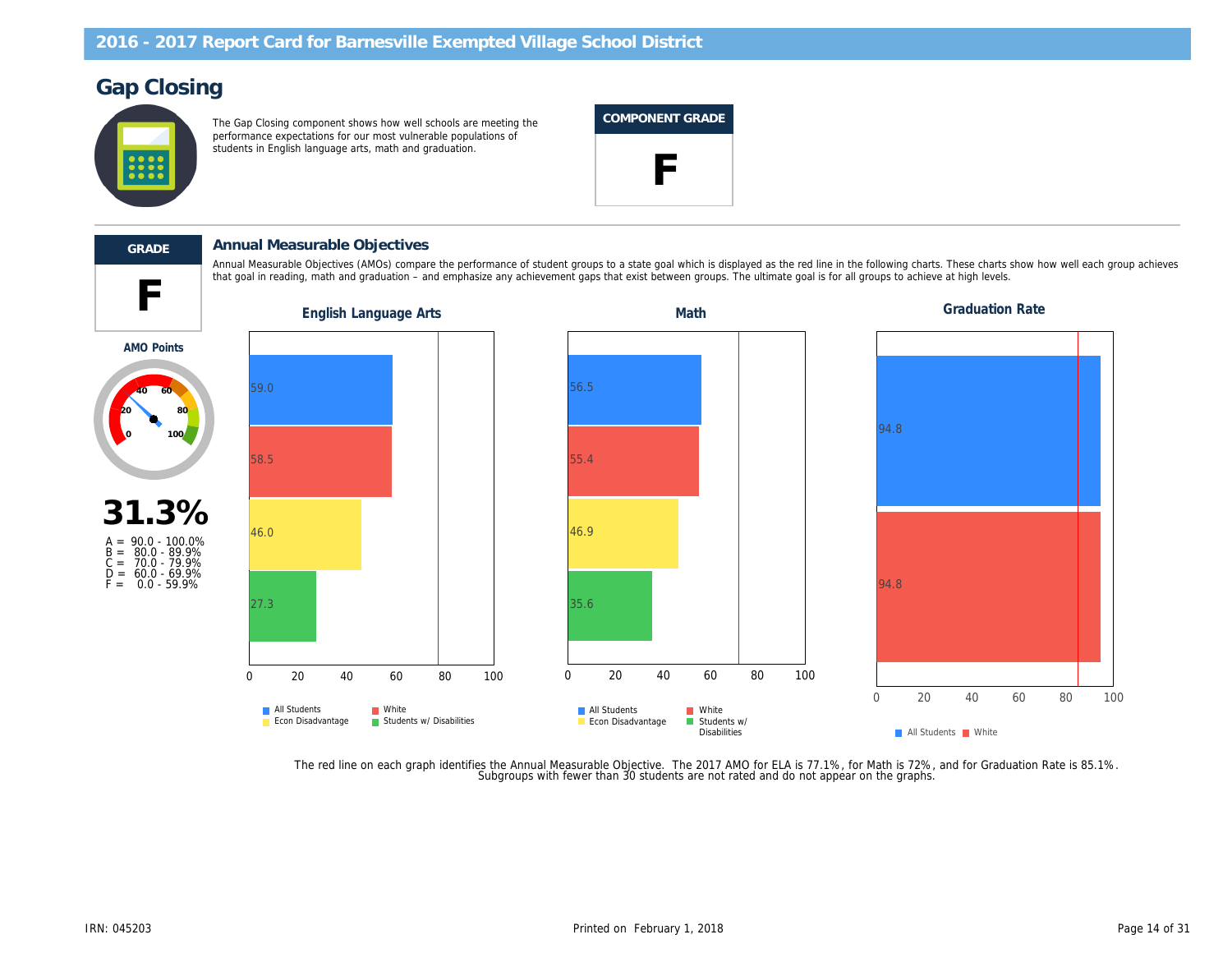# Graduation Rate

The Graduation Rate component looks at the percent of students who are successfully finishing high school with a diploma in four or five years.

#### COMPONENT GRADE

 $\boldsymbol{\mathsf{A}}$ 

4-Year Graduation Rate

The 4-year graduation rate applies to the Class of 2016 who graduated within four years, i.e. students who entered the 9th grade in 2013 and graduated by 2016.



#### 5-Year Graduation Rate

The 5-year graduation rate applies to the Class of 2015 who graduated within five years, i.e. students who entered the 9th grade in 2012 and graduated by 2016.



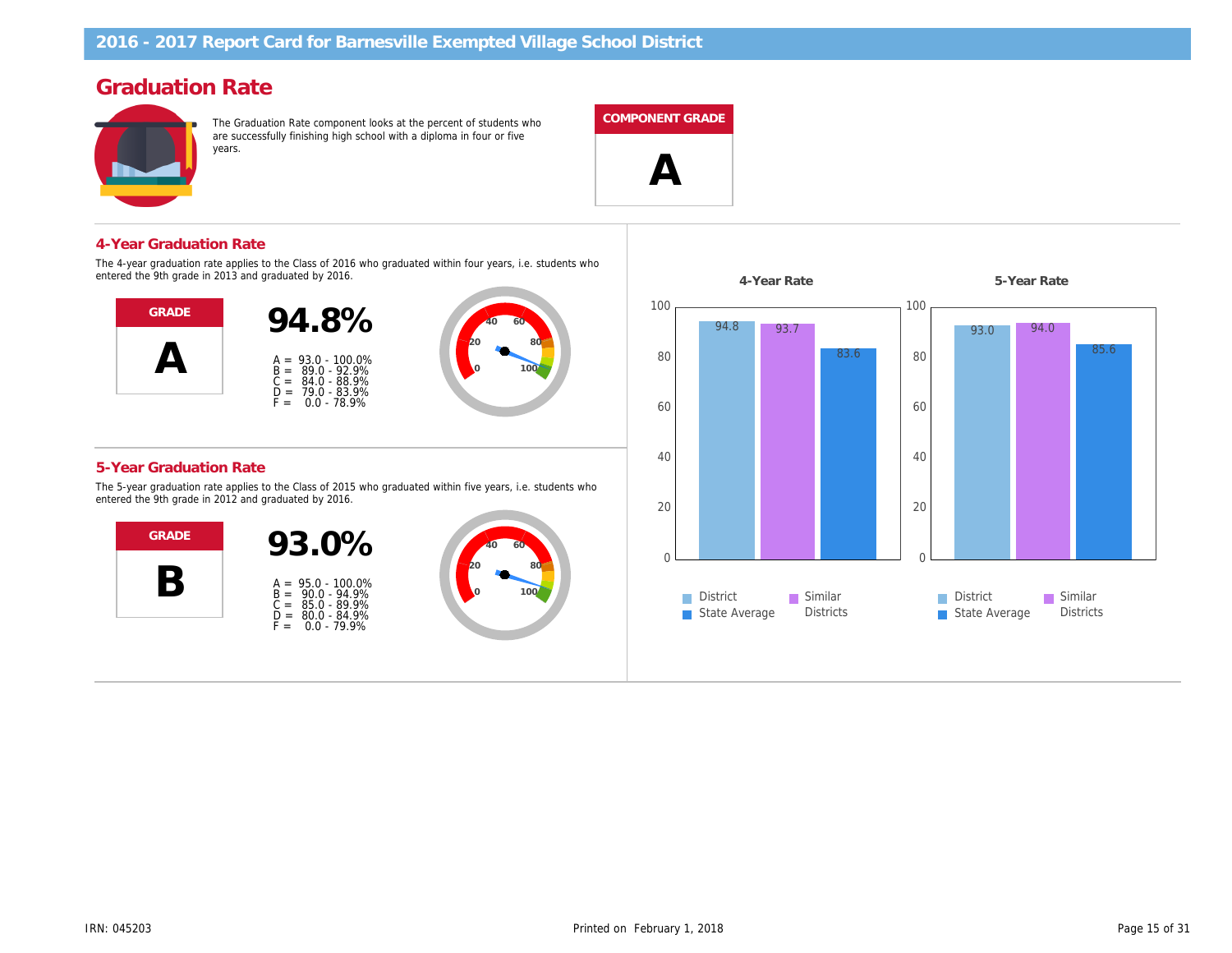Graduation Rate Trend

Note: The 5-year graduation rate does not appear in the final year of this graph because the necessary data is not yet available to calculate the 5-year rate for that school year.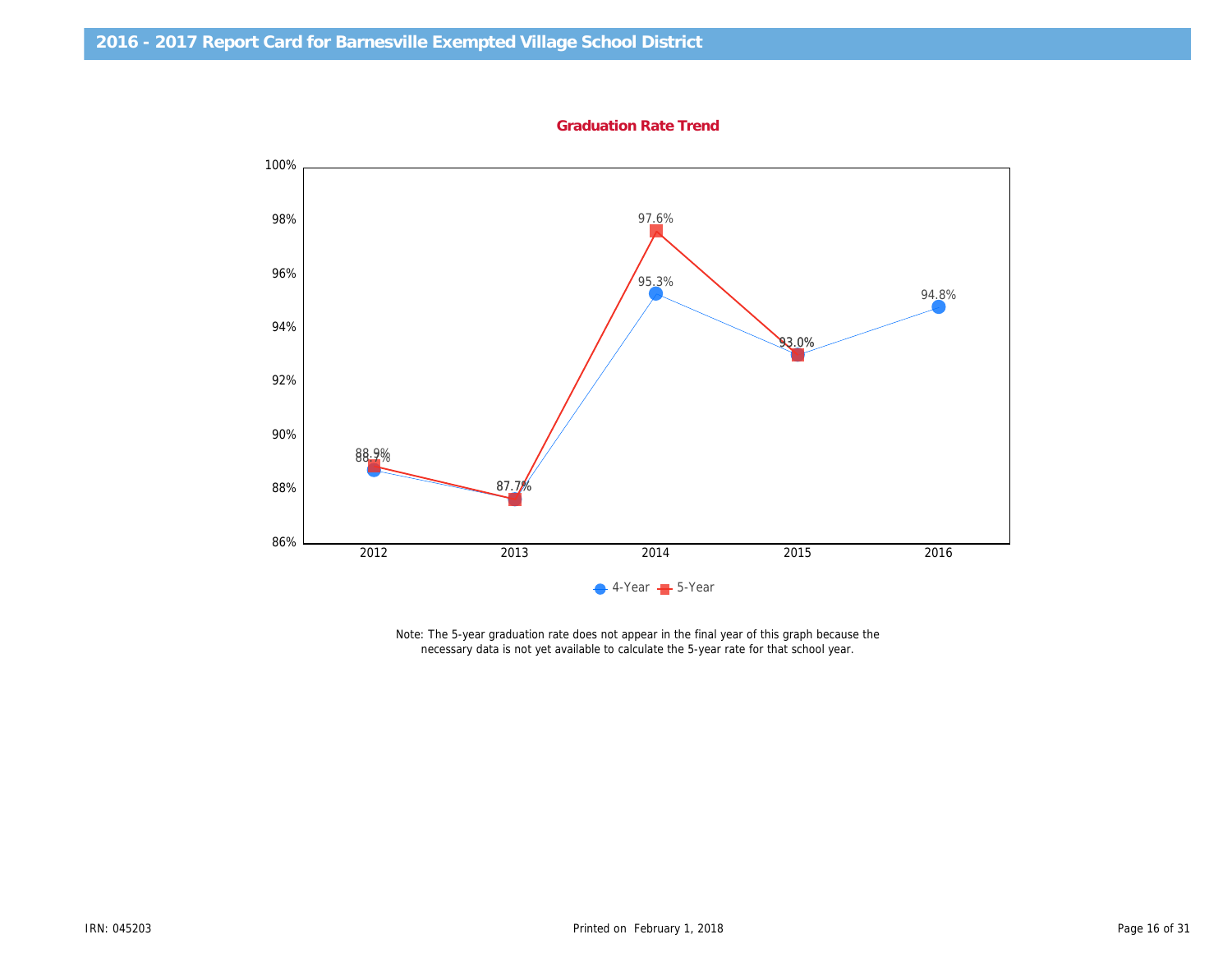# K-3 Literacy

The K-3 Literacy component looks at how successful the school is at getting struggling readers on track to proficiency in third grade and beyond.

C

|                                                                                                        | In Your District                                                         | <b>Details of Meas</b>                                                                                                                                                                     |                             |
|--------------------------------------------------------------------------------------------------------|--------------------------------------------------------------------------|--------------------------------------------------------------------------------------------------------------------------------------------------------------------------------------------|-----------------------------|
| $\mathsf C$<br>K-3 Literacy<br>Improvement                                                             | <b>64 Students</b><br>Moved to On<br>Track - 4 RIMP<br><b>Deductions</b> | <b>131 Students</b><br><b>Started Off Track</b>                                                                                                                                            | Year 1<br>Year <sub>2</sub> |
|                                                                                                        |                                                                          |                                                                                                                                                                                            |                             |
|                                                                                                        |                                                                          | 45.8%                                                                                                                                                                                      | Year <sub>3</sub>           |
| 45.8%                                                                                                  |                                                                          |                                                                                                                                                                                            |                             |
|                                                                                                        |                                                                          |                                                                                                                                                                                            | Year 4                      |
| A = 74.7 - 100.0%<br>B = 49.3 - 74.6%<br>C = 23.9 - 49.2%<br>D = -1.5 - 23.8%<br>$\le -1.6\%$<br>$F =$ |                                                                          |                                                                                                                                                                                            |                             |
|                                                                                                        |                                                                          |                                                                                                                                                                                            | Overall                     |
|                                                                                                        |                                                                          | RIMP = Reading Improvement and Monitoring Plan. Districts are required to<br>create a RIMP for students not on track to be proficient in English Language Arts<br>by the end of 3rd grade. |                             |
|                                                                                                        |                                                                          |                                                                                                                                                                                            |                             |
|                                                                                                        |                                                                          |                                                                                                                                                                                            |                             |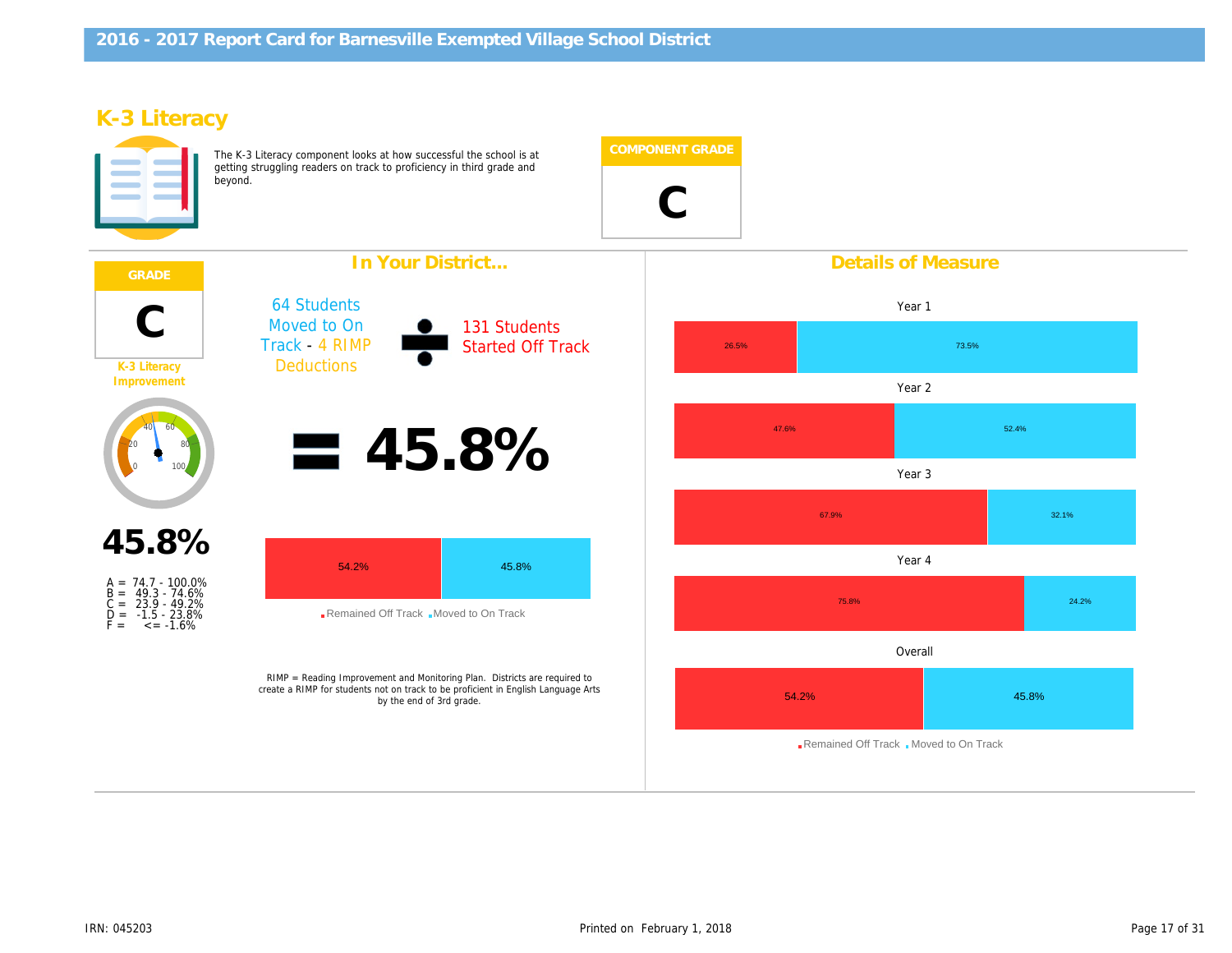| Percentage On-Track in Reading Diagnostic                                                    | <b>Third Grade Reading Gr</b>                                                                                                                                                                                                                                                                                                                                                                                                                                                                                                                                         |
|----------------------------------------------------------------------------------------------|-----------------------------------------------------------------------------------------------------------------------------------------------------------------------------------------------------------------------------------------------------------------------------------------------------------------------------------------------------------------------------------------------------------------------------------------------------------------------------------------------------------------------------------------------------------------------|
|                                                                                              | Ohio's Third Grade Reading Guarantee ensure<br>reading before moving on to fourth grade. Scho<br>struggling readers in early grades. If a child ap<br>reading, the school will immediately start a Rea<br>Monitoring Plan. The program ensures that eve<br>support he or she needs to learn and achieve.<br>Students have multiple opportunities to meet p<br>meeting a minimum promotion score on the rea<br>grade English language arts test given twice di<br>have an additional opportunity to take the state<br>well as a district-determined alternative assess |
|                                                                                              | How many third graders met the Third Grade<br>Guarantee requirements for promotion to 4th                                                                                                                                                                                                                                                                                                                                                                                                                                                                             |
| This chart shows the overall percentage of students that were on-track/not-on-track for each | How many third graders scored proficient on<br>test?                                                                                                                                                                                                                                                                                                                                                                                                                                                                                                                  |
| grade level reading diagnostic in 2016-2017.                                                 |                                                                                                                                                                                                                                                                                                                                                                                                                                                                                                                                                                       |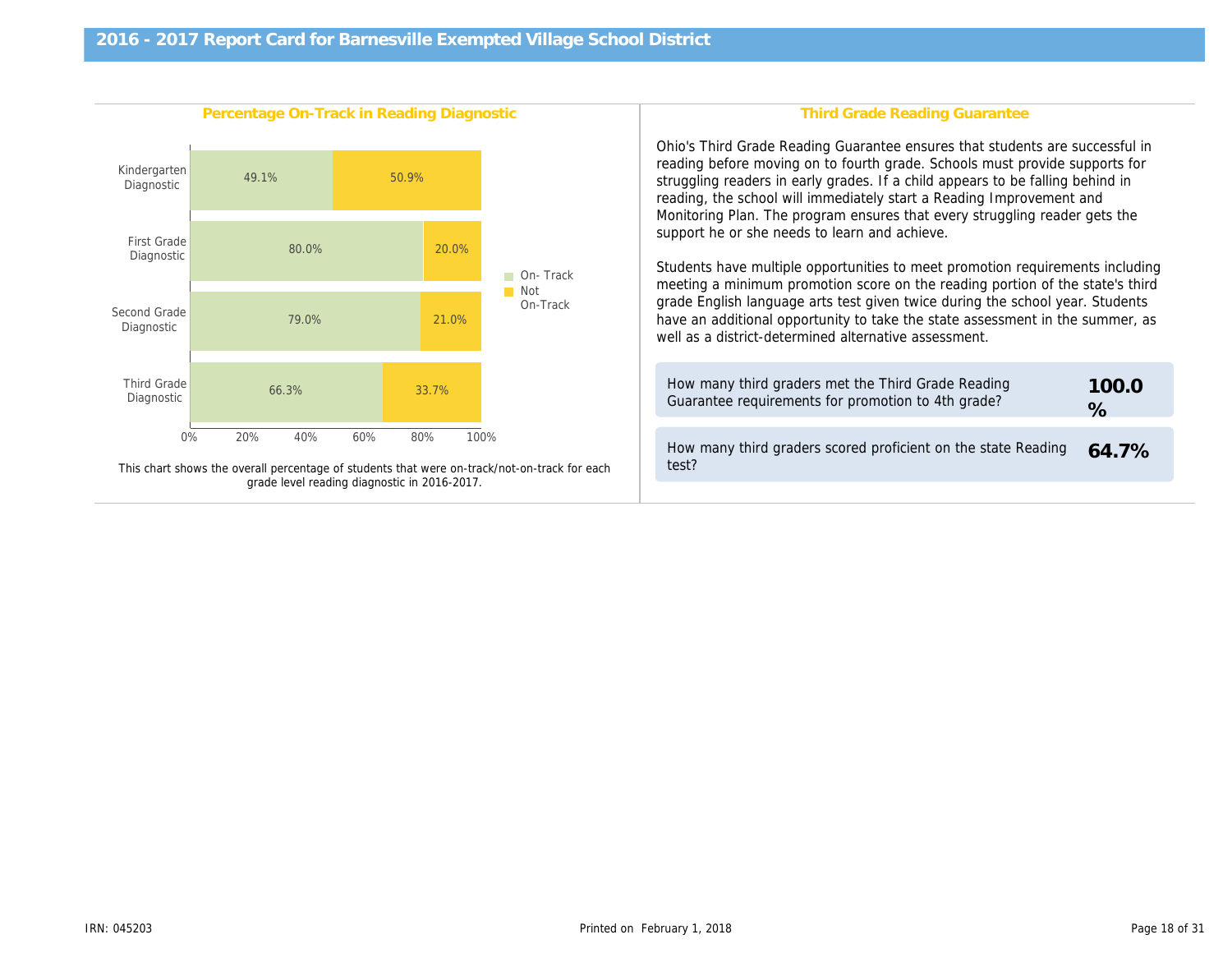# Prepared for Success

D

Whether training in a technical field or preparing for work or college, the Prepared for Success component looks at how well prepared Ohio's students are for all future opportunities.



### How Prepared were Your 2015 and 2016 Graduating

|                                                                                                                                                                                                                                                                                                                                                                             | Number of students that earned a<br>remediation free score on all parts of                       | Number of<br><b>Students</b>                | Value       | Point Points<br>Earne             | <b>ACT: Remediation</b><br>Free<br>SAT: Participation |
|-----------------------------------------------------------------------------------------------------------------------------------------------------------------------------------------------------------------------------------------------------------------------------------------------------------------------------------------------------------------------------|--------------------------------------------------------------------------------------------------|---------------------------------------------|-------------|-----------------------------------|-------------------------------------------------------|
|                                                                                                                                                                                                                                                                                                                                                                             | the ACT or SAT, earned an honors<br>diploma, and/or earned an industry-<br>recognized credential | 42                                          | 1           | 42.0                              | <b>SAT: Remediation</b><br>Free                       |
|                                                                                                                                                                                                                                                                                                                                                                             | The number of "bonus" students that<br>count an additional 0.3 bonus points                      |                                             |             |                                   | Honors Diploma                                        |
| each, because they did the above<br>25.4%<br>and also earned a 3 or higher on at<br>least one AP exam; earned a 4 or<br>90.0% - 100.0%<br>$A =$<br>higher on at least one IB exam;<br>70.0% - 89.9%<br>$B =$<br>and/or earned at least three college<br>45.0% - 69.9%<br>$C =$<br>credits before leaving high school<br>25.0% - 44.9%<br>$D =$<br>$0.0\% - 24.9\%$<br>$F =$ | 14                                                                                               | 0.3                                         | 4.2         | Industry-Recognized<br>Credential |                                                       |
|                                                                                                                                                                                                                                                                                                                                                                             | <b>Total Points:</b><br>46.2                                                                     | <b>Advanced Placement:</b><br>Participation |             |                                   |                                                       |
|                                                                                                                                                                                                                                                                                                                                                                             |                                                                                                  | <b>Graduation Cohort:</b>                   | Percentage: | 182<br>25.4%                      | AP: Exam Score of 3<br>or Better                      |
|                                                                                                                                                                                                                                                                                                                                                                             |                                                                                                  |                                             |             |                                   | <b>Dual Enrollment</b><br>Credit                      |
|                                                                                                                                                                                                                                                                                                                                                                             |                                                                                                  |                                             |             |                                   | International<br><b>Baccalaureate</b>                 |
|                                                                                                                                                                                                                                                                                                                                                                             |                                                                                                  |                                             |             |                                   | IB: Exam Score of 4<br>or Better                      |

Note: These data represent students in the 4-year and 5-year graduation rates, i.e. students who entered 9th grade in 2012 and 2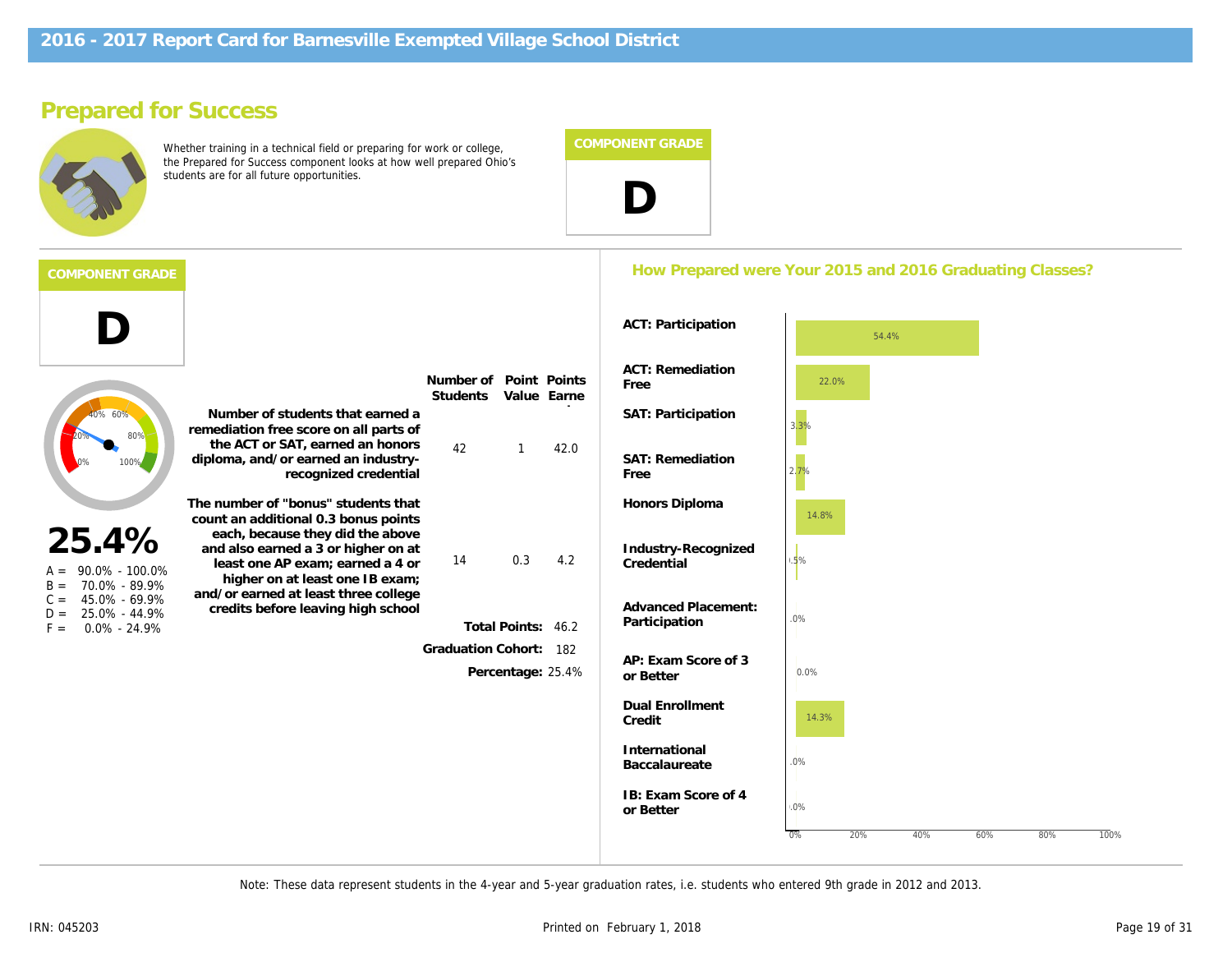### How Prepared were Your 2015 and 2016 Graduating Classes?

Districts and schools have long-term impacts on student outcomes. The Prepared for Success component provides information on how schools prepare students for different pathways of college and career success. It also provides insights on how those students do once they leave high school. What happens beyond the diploma is an important indicator of how well schools are preparing students.

The University System of Ohio provides district reports on enrollment and remediation of high school graduates attending in-state, public colleges and universities.

What Percentage of the 2014 Graduating Class Entered College within Two Years? 47.1 %

What Percentage of the 2010 Graduating Class Graduated from College within Six 34.2 Years of Leaving High School?  $\frac{0}{0}$ 

Note: These data represent students in the 4-year and 5-year graduation rates, i.e. students who entered 9th grade in 2012 and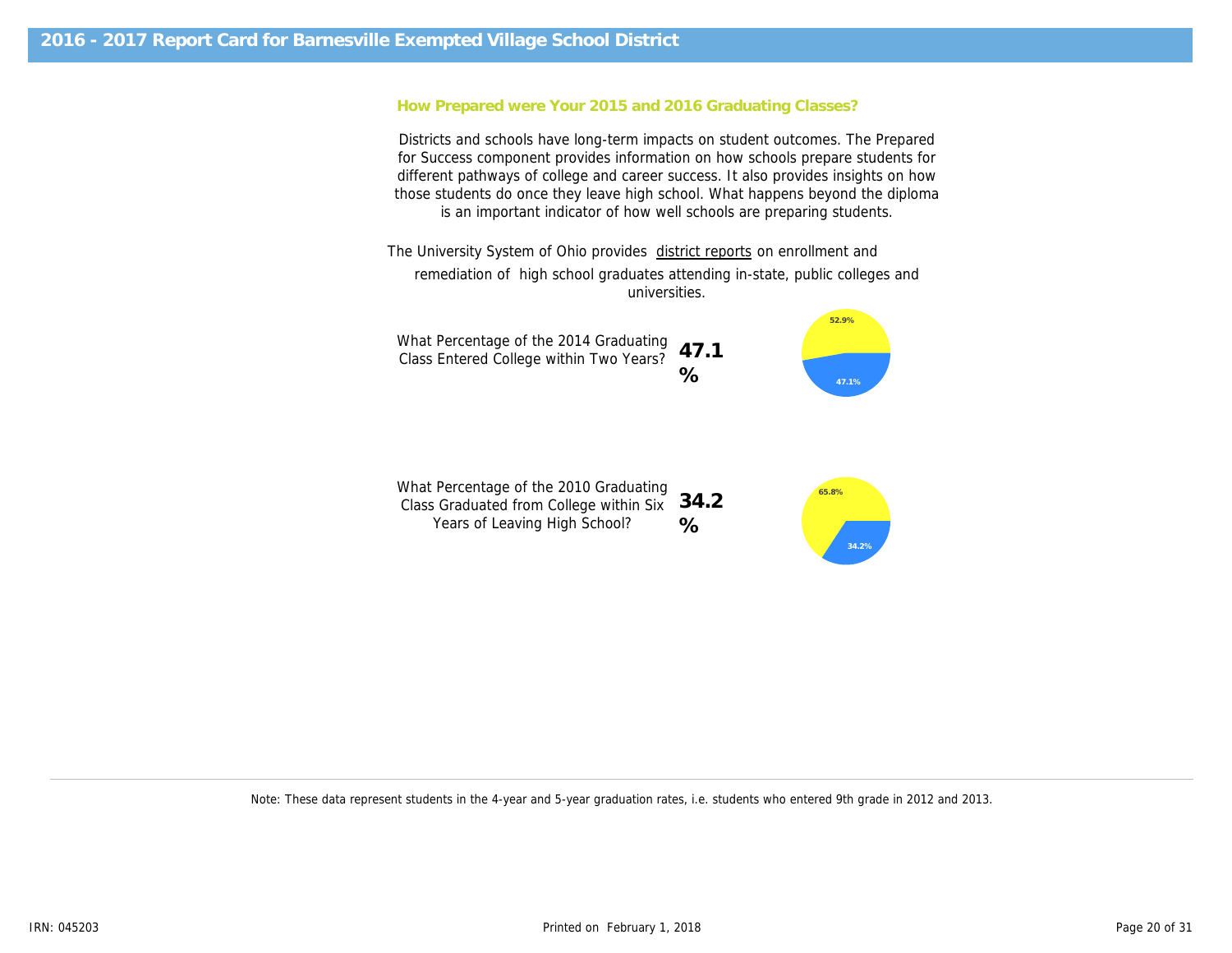Superintendent: Angela J. Hannahs

Barnesville OH 43713-1069

Directory information current as of the 2016-2017 Report Card publication date Planning District: Belmont-Harrison Area JVSD

Address: 210 W Church St County: Career Tech Planning District:

Phone: (740) 425-3615 Belmont CTPD

## Your District's Students

Average Daily Enrollment:

### Enrollment by Subgroup

| 1,376                 |                                    | <b>Enrollment #</b> | <b>Enrollment %</b> |
|-----------------------|------------------------------------|---------------------|---------------------|
|                       | Am. Indian / Alaskan Native        | NC.                 |                     |
|                       | Asian or Pacific Islander          | NC.                 |                     |
| Number of             | Black, Non-Hispanic                | NC.                 |                     |
| Limited               | Hispanic                           | NC.                 |                     |
| English               | Multiracial                        | 38                  | 2.7%                |
| Proficiency           | White, Non-Hispanic                | 1,327               | 96.4%               |
| <b>Students</b>       | <b>Students with Disabilities</b>  | 159                 | 11.5%               |
| <b>Excluded from</b>  | Economically Disadvantaged         | 527                 | 38.3%               |
| <b>Accountability</b> | <b>Limited English Proficiency</b> | NC.                 |                     |
| Calculations:         | Migrant                            | <b>NC</b>           |                     |
|                       |                                    |                     |                     |

--

NC = Not Calculated because there are fewer than 10 in the group

State and federal law require an annual assessment of Limited English Proficient (LEP) students to measure their English language proficiency. The Ohio English Language Proficiency Assessment (OELPA) is the assessment used in Ohio to gauge LEP students' growth in learning English. For information about your district's OELPA results, see the Department of Education's web site at http://education.ohio.gov.

Enrollments of less than 1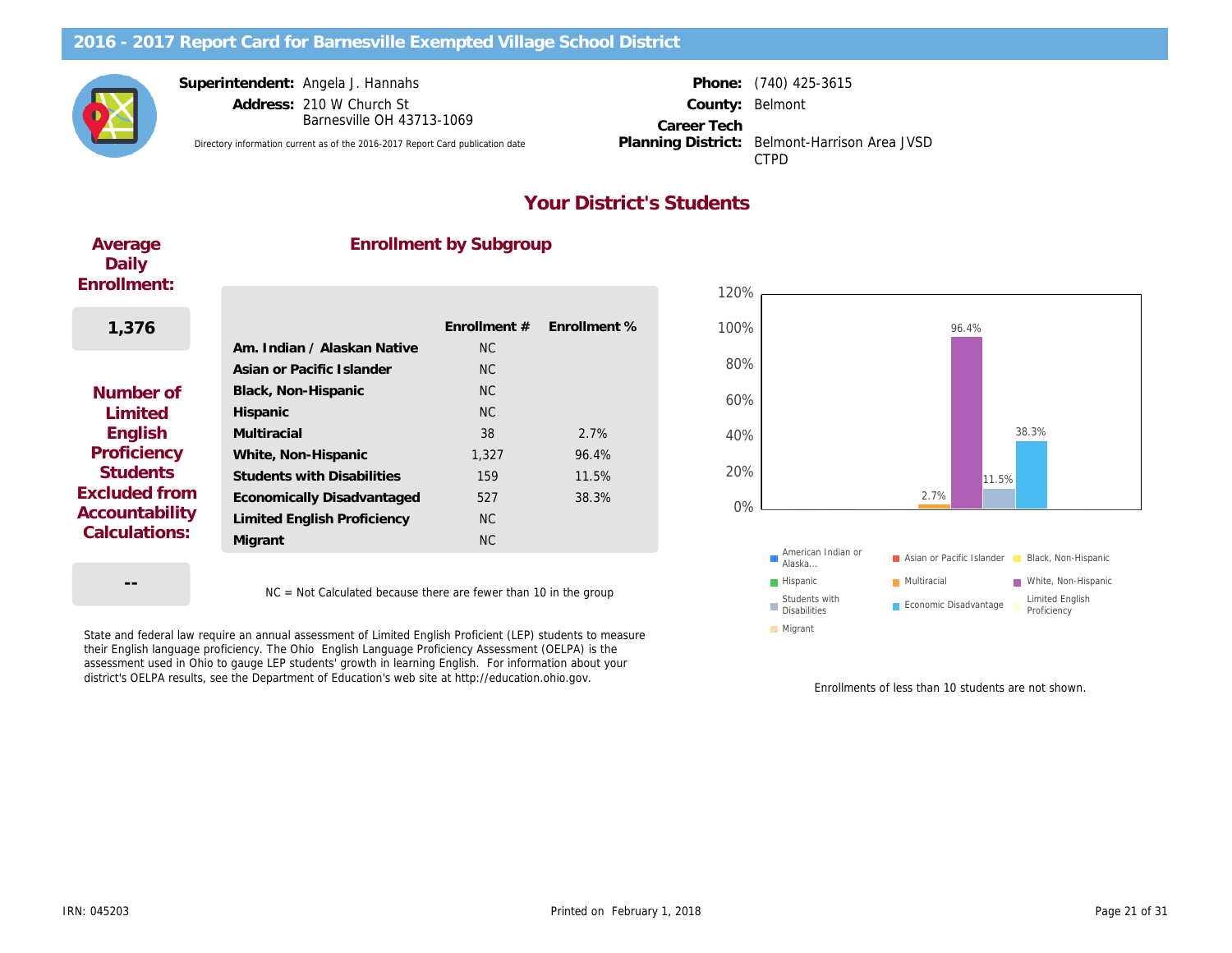### Attendance

### **Chronic** Absenteeism Rate:

### 10.0%

|                                   | Attendance Rate |
|-----------------------------------|-----------------|
| All Students                      | 94.7%           |
| Am. Indian / Alaskan Native       | <b>NC</b>       |
| Asian or Pacific Islander         | <b>NC</b>       |
| Black, Non-Hispanic               | <b>NC</b>       |
| Hispanic                          | <b>NC</b>       |
| Multiracial                       | 94.8%           |
| White, Non-Hispanic               | 94.7%           |
| <b>Students with Disabilities</b> | 93.9%           |
| Economic Disadvantage             | 93.5%           |
| Limited English Proficiency       | <b>NC</b>       |
| Migrant                           | <b>NC</b>       |
| Male                              | 94.8%           |
| Female                            | 94.6%           |
|                                   |                 |

NC = Not Calculated because there are fewer than 10 in the group

Attendance Rate is not shown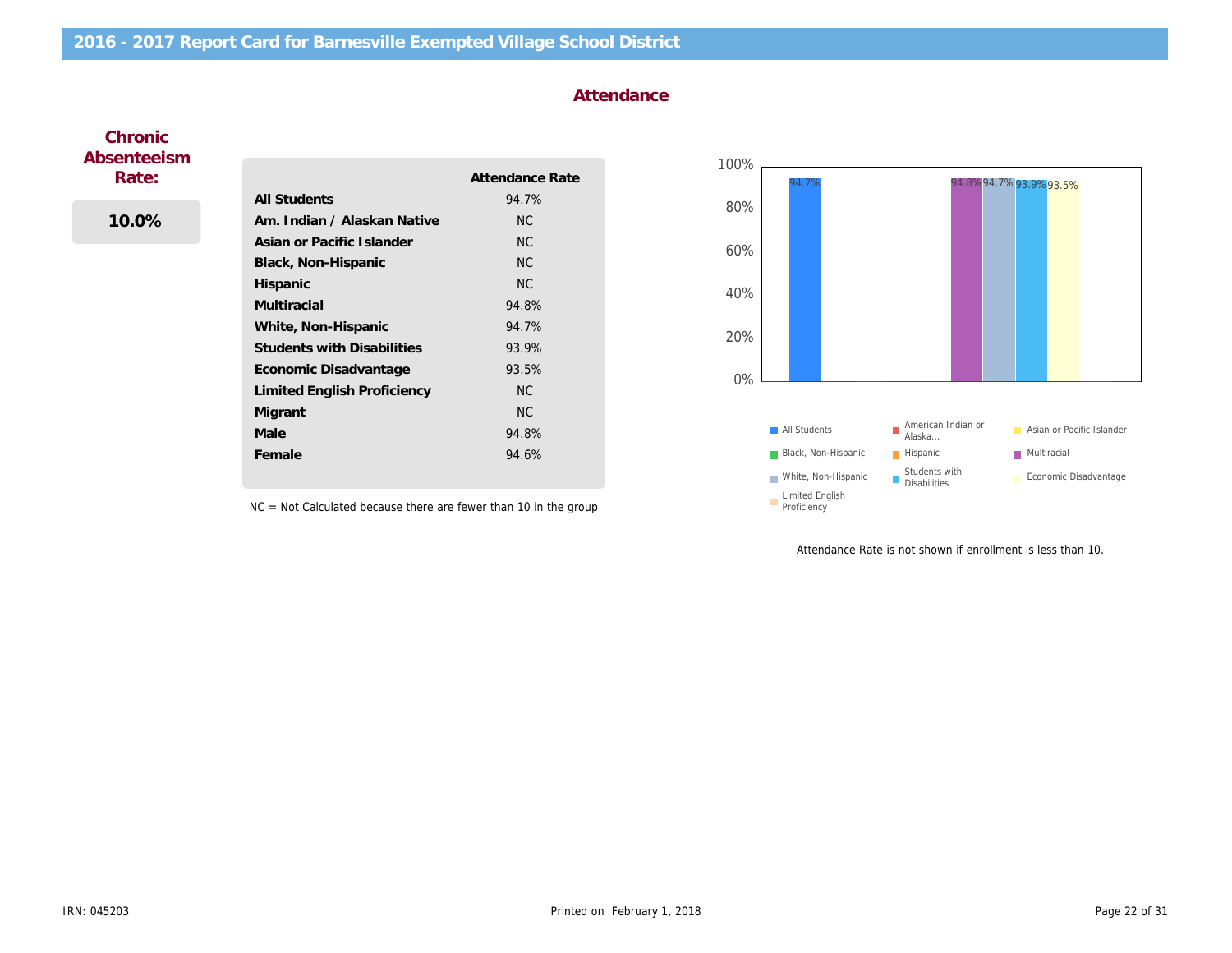|                                   | District Mobility % |
|-----------------------------------|---------------------|
| <b>All Students</b>               | 4.7%                |
| Am. Indian / Alaskan Native       | ΝC                  |
| Asian or Pacific Islander         | NC.                 |
| Black, Non-Hispanic               | ΝC                  |
| Hispanic                          | NC.                 |
| Multiracial                       | 7.3%                |
| White, Non-Hispanic               | 4.6%                |
| <b>Students with Disabilities</b> | 7.6%                |
| Economically Disadvantaged        | 6.6%                |
| Limited English Proficiency       | ΝC                  |
| Migrant                           | NC.                 |
|                                   |                     |

### Mobility Rates by Subgroup

NC = Not Calculated because there are fewer than 10 in the group

This chart shows the percentage of stu into or out of the district, did not spen within the di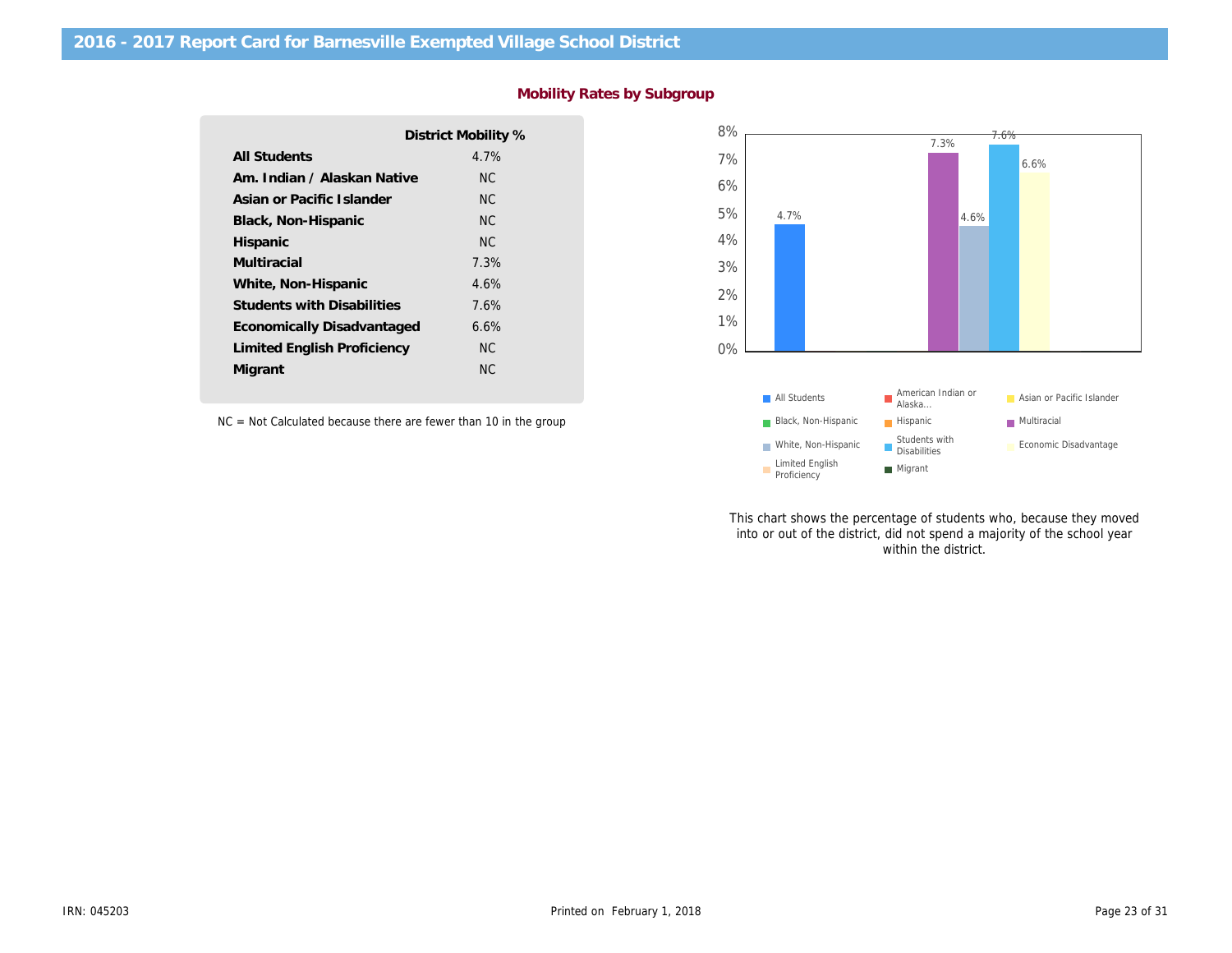|                                                                                                                                                                           | <b>Your District's Teachers</b>       |                                |                        |
|---------------------------------------------------------------------------------------------------------------------------------------------------------------------------|---------------------------------------|--------------------------------|------------------------|
|                                                                                                                                                                           | All Schools in the<br><b>District</b> | <b>High Poverty</b><br>Schools | Low Poverty<br>Schools |
| Percentage of teachers with at least a Bachelor's Degree                                                                                                                  | 96.5                                  | 0.0                            | 0.0                    |
| Percentage of teachers with at least a Master's Degree                                                                                                                    | 51.4                                  | 0.0                            | 0.0                    |
| Percentage of core academic subject and elementary<br>classes not taught by Highly Qualified Teachers                                                                     | $\Omega$                              |                                | $- -$                  |
| Percentage of core academic subject and elementary<br>classes taught by properly certified teachers                                                                       | 100                                   |                                | --                     |
| Percentage of core academic subject elementary and<br>secondary classes taught by teachers with temporary,<br>conditional or long-term substitute certification/licensure | 0                                     |                                |                        |

A district's high poverty schools are those ranked in the top quartile based on the percentage of the district's economically disadvantaged students. Low-poverty schools are those ranked<br>in the bottom quartile based on the

NC = Not Calculated because there are fewer than 10 in the group

### Educators in your District **Your District's Principals**

|                                                | #    | Per 1000<br><b>Students</b> | State Avg<br>per 1000<br><b>Students</b> |  |
|------------------------------------------------|------|-----------------------------|------------------------------------------|--|
| <b>School Counselors</b>                       | 2.0  | 1.5                         | 2.3                                      |  |
| <b>School Nurses</b>                           | 2.0  | 1.5                         | 1.1                                      |  |
| <b>School Psychologists</b>                    | 0.0  | 0.0                         | 1.1                                      |  |
| Interpreters                                   | 0.0  | 0.0                         | 0.2                                      |  |
| Library or Media Specialists                   | 2.0  | 1.5                         | 1.4                                      |  |
| Audiologist                                    | 0.0  | 0.0                         | 0.0                                      |  |
| Physical/Occupational<br>Therapist             | 0.0  | 0.0                         | 0.8                                      |  |
| Social Worker                                  | 0.0  | 0.0                         | 0.2                                      |  |
| <b>General Education Teachers</b>              | 66.9 | 48.6                        | 46.8                                     |  |
| Career-Technical Teachers                      | 3.0  | 2.2                         | 2.3                                      |  |
| <b>Special Education Teachers</b>              | 10.0 | 7.3                         | 10.9                                     |  |
| Teacher Aides                                  | 0.0  | 0.0                         | 7.3                                      |  |
| <b>Gifted Intervention Specialists</b>         | 1.0  | 0.7                         | 0.6                                      |  |
| Fine Arts Teachers                             | 3.0  | 2.2                         | 3.0                                      |  |
| <b>Music Teachers</b>                          | 2.0  | 1.5                         | 2.5                                      |  |
| <b>Physical Education Teachers</b>             | 2.5  | 1.8                         | 2.8                                      |  |
| <b>ELL Specialists</b>                         | 0.0  | 0.0                         | 0.3                                      |  |
| <b>Adaptive Physical Education</b><br>Teachers | 0.0  | 0.0                         | 0.0                                      |  |
| Speech Language Pathologists                   | 1.0  | 0.7                         | 1.4                                      |  |

| Percentage of principals with at<br>least a Bachelor's Degree | 100.0%    |
|---------------------------------------------------------------|-----------|
| Percentage of principals with at<br>least a Master's Degree   | $100.0\%$ |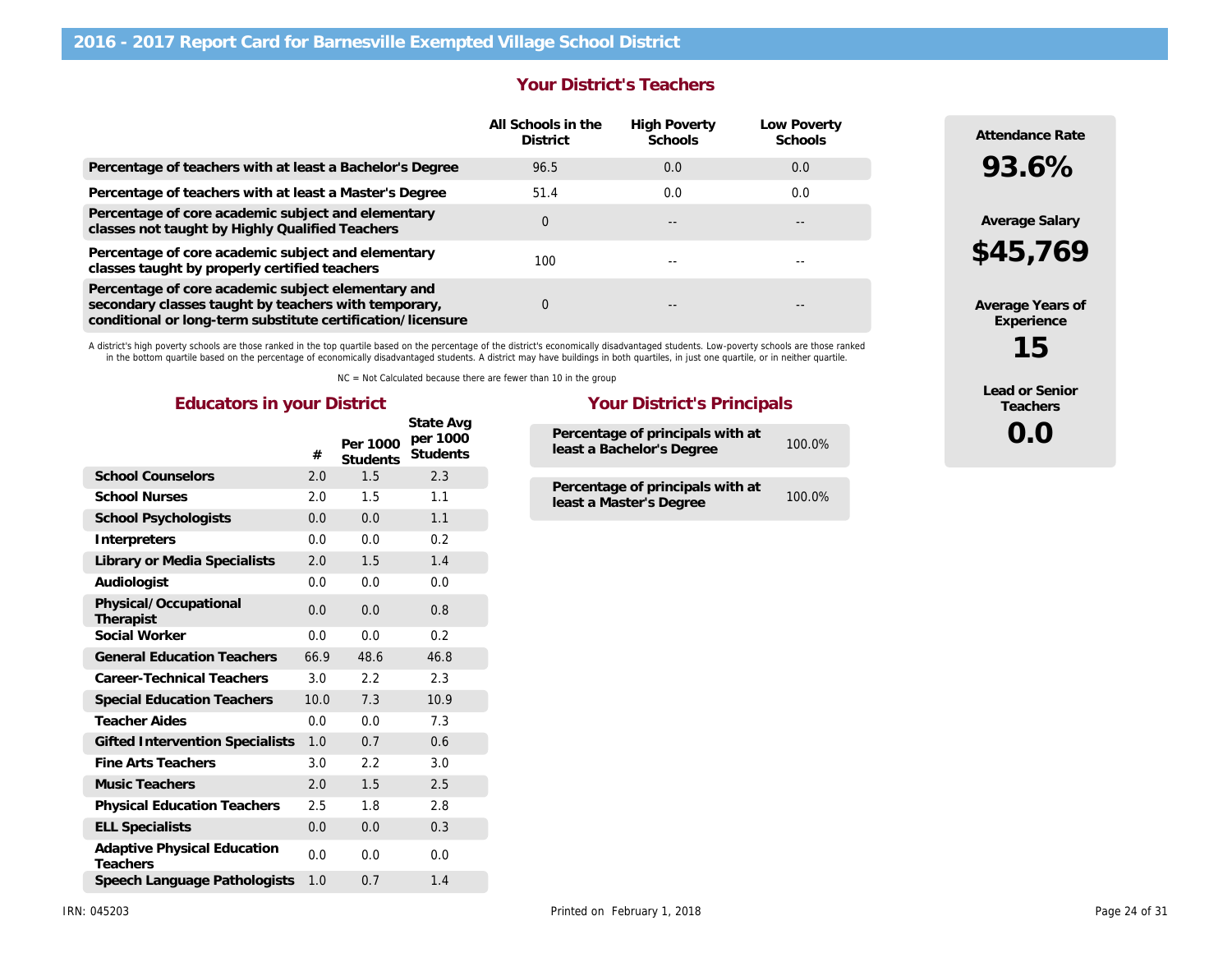Teacher Evaluations **Principal Evaluations** Principal Evaluations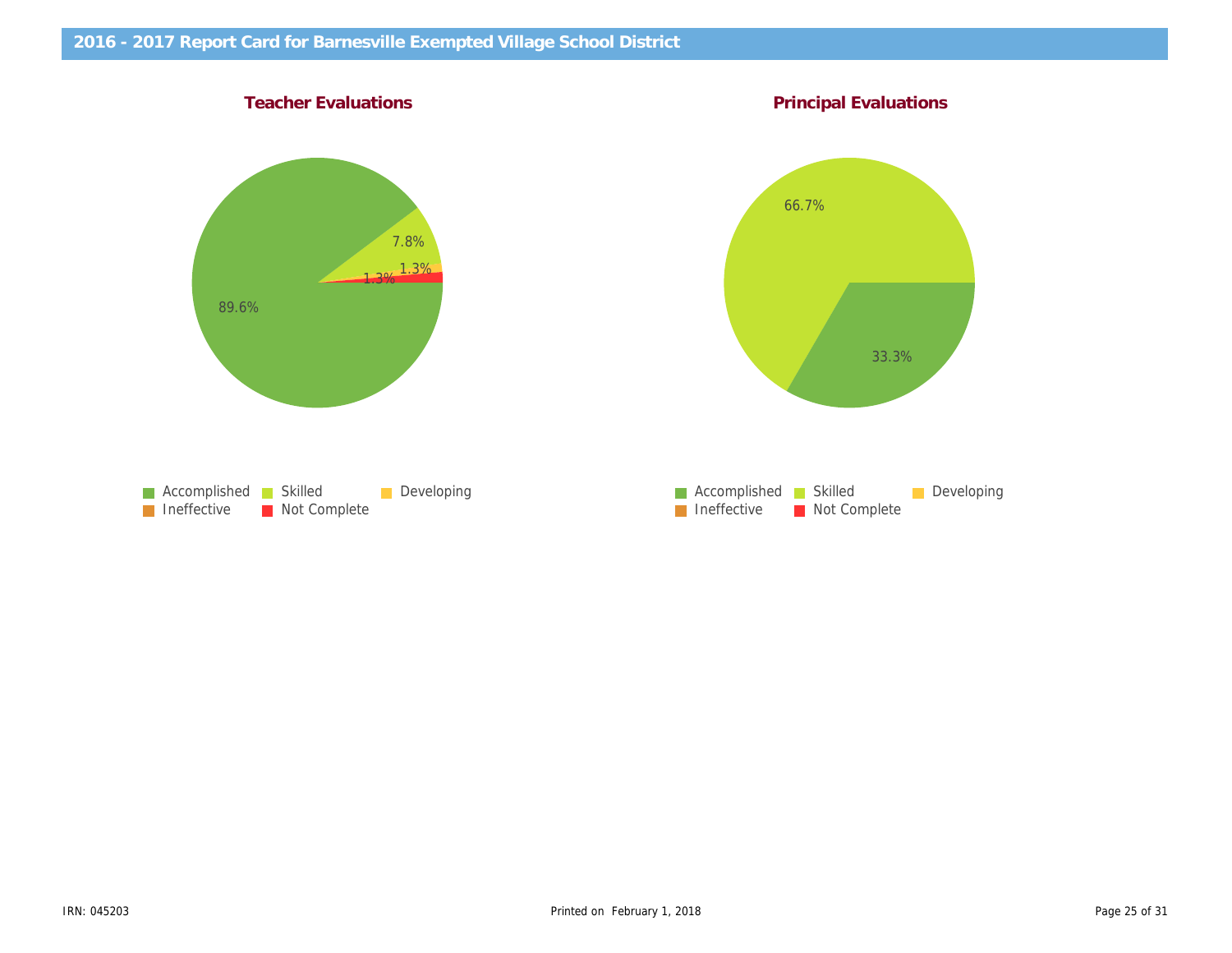The extent to which students are successful in meeting the benchmarks contained in Ohio's physical education standards

Moderate Success

### Wellness and Physical Education

Compliance with the federal requirement for implementing a local wellness policy

Elected to administer BMI screening

Partio Physi Pilot

### School Choice Options: Place of Enrollment for Students Residing in the District

The School Choice Options data is a set of nine counts describing the place of enrollment for students residing in the school district, captured as a snapshot of a single day in the school year. Web links provide further information about certain options.

| Districts and STEM Schools                                     | <b>Community Schools</b>                                                                                                                  | Non-Public Schools*                                                                                                                          |
|----------------------------------------------------------------|-------------------------------------------------------------------------------------------------------------------------------------------|----------------------------------------------------------------------------------------------------------------------------------------------|
| students enrolled in the district<br>1.098<br>where they lived | students enrolled in an online<br>11<br>community school                                                                                  | 0 students participated in the<br>EdChoice Scholarship or<br>Cleveland Scholarship Program                                                   |
| students enrolled in another<br>48                             | students enrolled in a site-<br>0                                                                                                         |                                                                                                                                              |
| public district through Open<br>Enrollment                     | based community school                                                                                                                    | students participated in the<br><b>EdChoice Expansion Program</b>                                                                            |
| students enrolled in another<br>6                              | students enrolled in a Dropout                                                                                                            |                                                                                                                                              |
| public district by means other<br>than Open Enrollment         | 0<br><b>Prevention and Recovery</b><br>Program (online or site-based)*                                                                    | 0 students participated in the<br>Ohio Autism Scholarship or Jon                                                                             |
|                                                                |                                                                                                                                           | <b>Peterson Special Needs</b><br>Scholarship Program                                                                                         |
|                                                                | *Students included in Dropout Prevention and<br>Recovery Program counts are also included in<br>either the online or site-based community | *ODE does not collect and cannot report<br>information on district residents who are non-<br>voucher students attending a non-public school. |

school counts.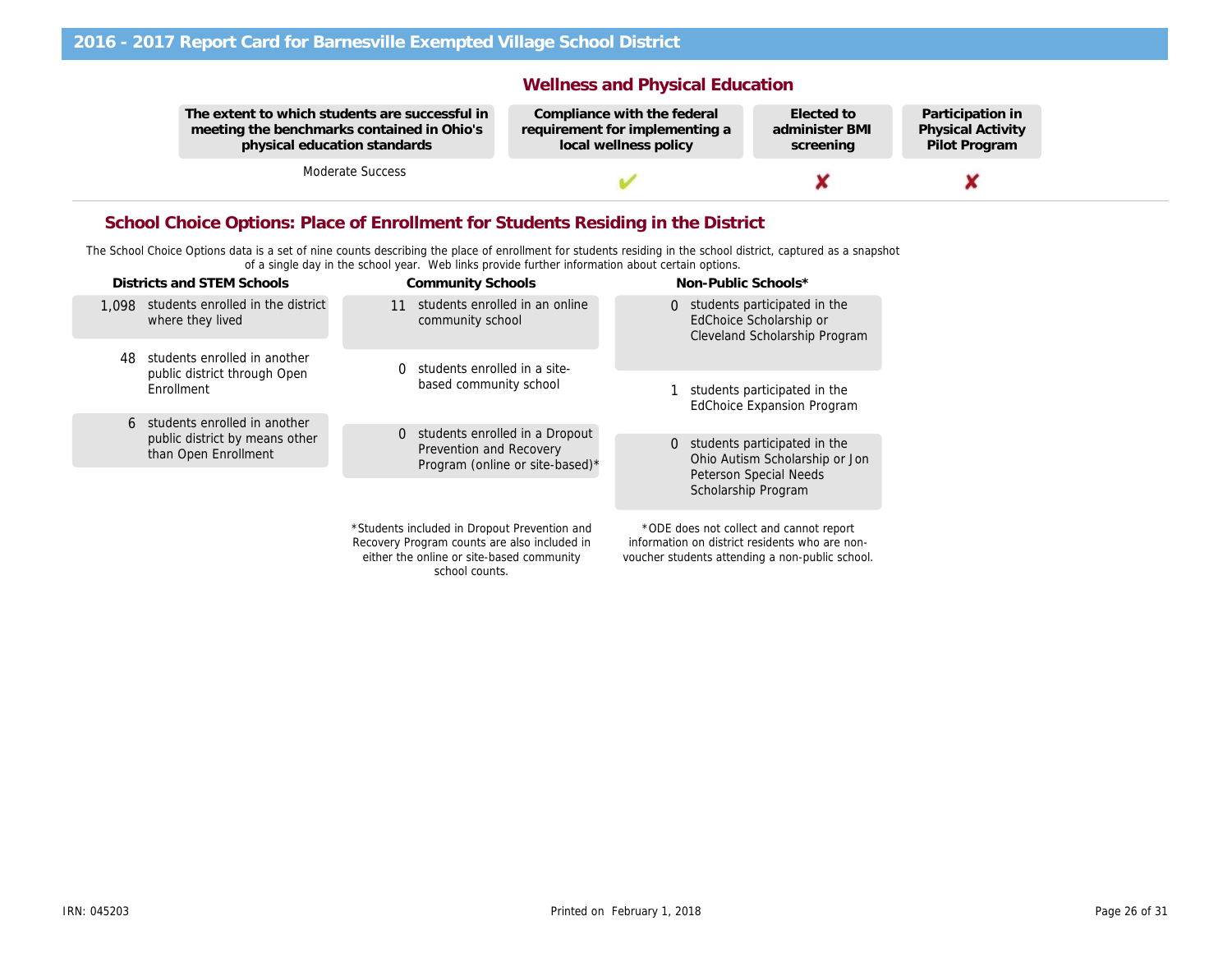# Financial Data

These measures answer several questions about spending and performance. How much is spent on Classroom instruction? How much, on average, is spent on each student? What is the source of the revenue? How do these measures compare to other districts and schools?

Comparison Group: Enrollment between 1000 and 2499



with the highest academic performance index

Note: District financial data do not include data associated with community schools that are sponsored by the school district.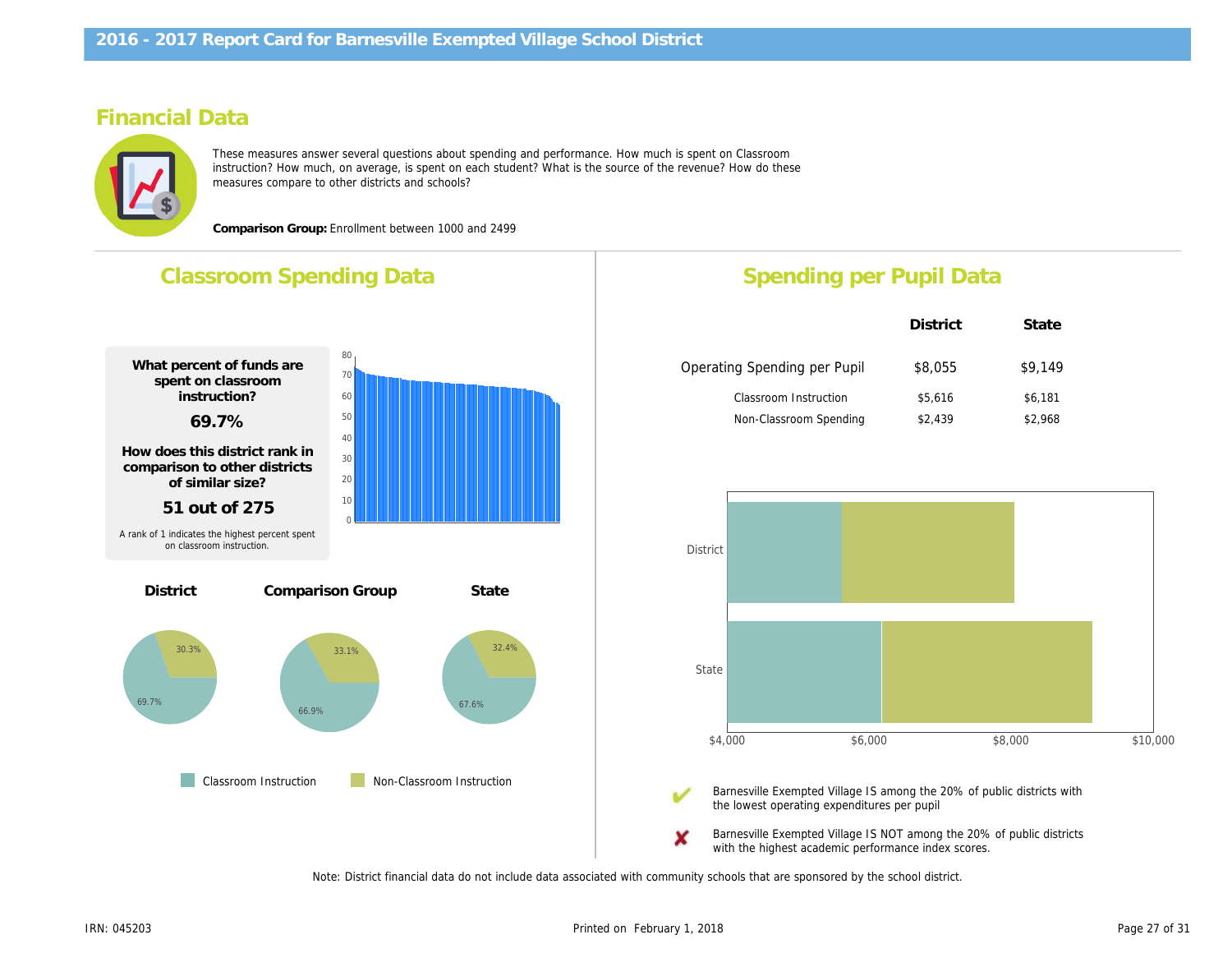# Spending and Performance

This measure answers the question – what is the relationship of average spending per student to performance, and how does that compare to similar districts and s

Performance Index

Performance Index

Similar Districts

# Comparison Group

Performance Index

Performance Index

Spending per Pupil

Spending per Pupil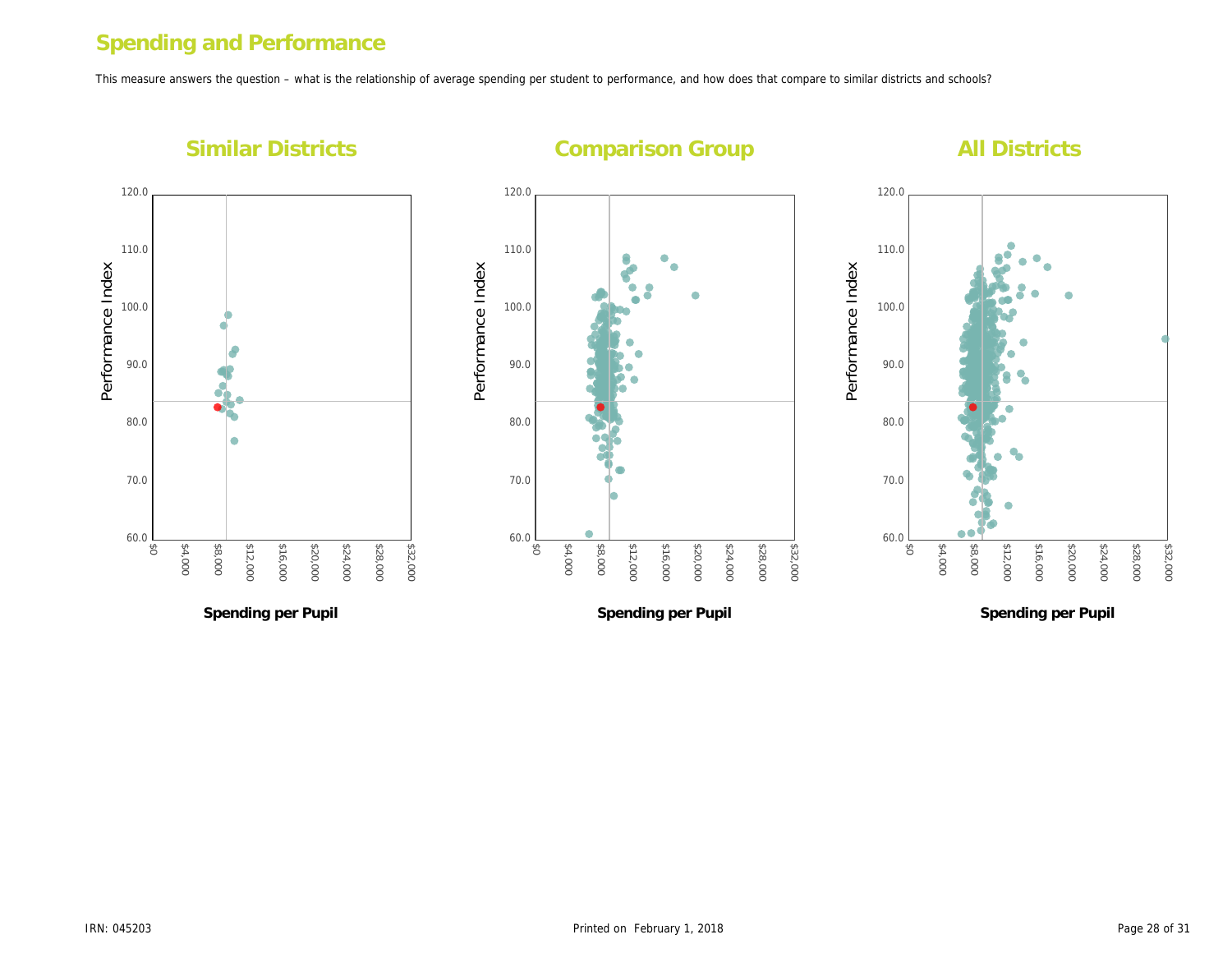# Source of Revenue

| Source of Funds | <b>District</b>      | State Total                |
|-----------------|----------------------|----------------------------|
| Local           | \$5.646.887<br>35.1% | \$9,013,382,621<br>39.7%   |
| State           | \$6,797,616<br>42.3% | \$10,330,371,036<br>45.5%  |
| Federal         | \$1.338.754<br>8.3%  | \$1,689,769,806<br>7.4%    |
| Other Non-Tax   | \$2,300,316<br>14.3% | \$1,662,080,608<br>7.3%    |
| Total           | \$16,083,573 100.0%  | \$22,695,604,071<br>100.0% |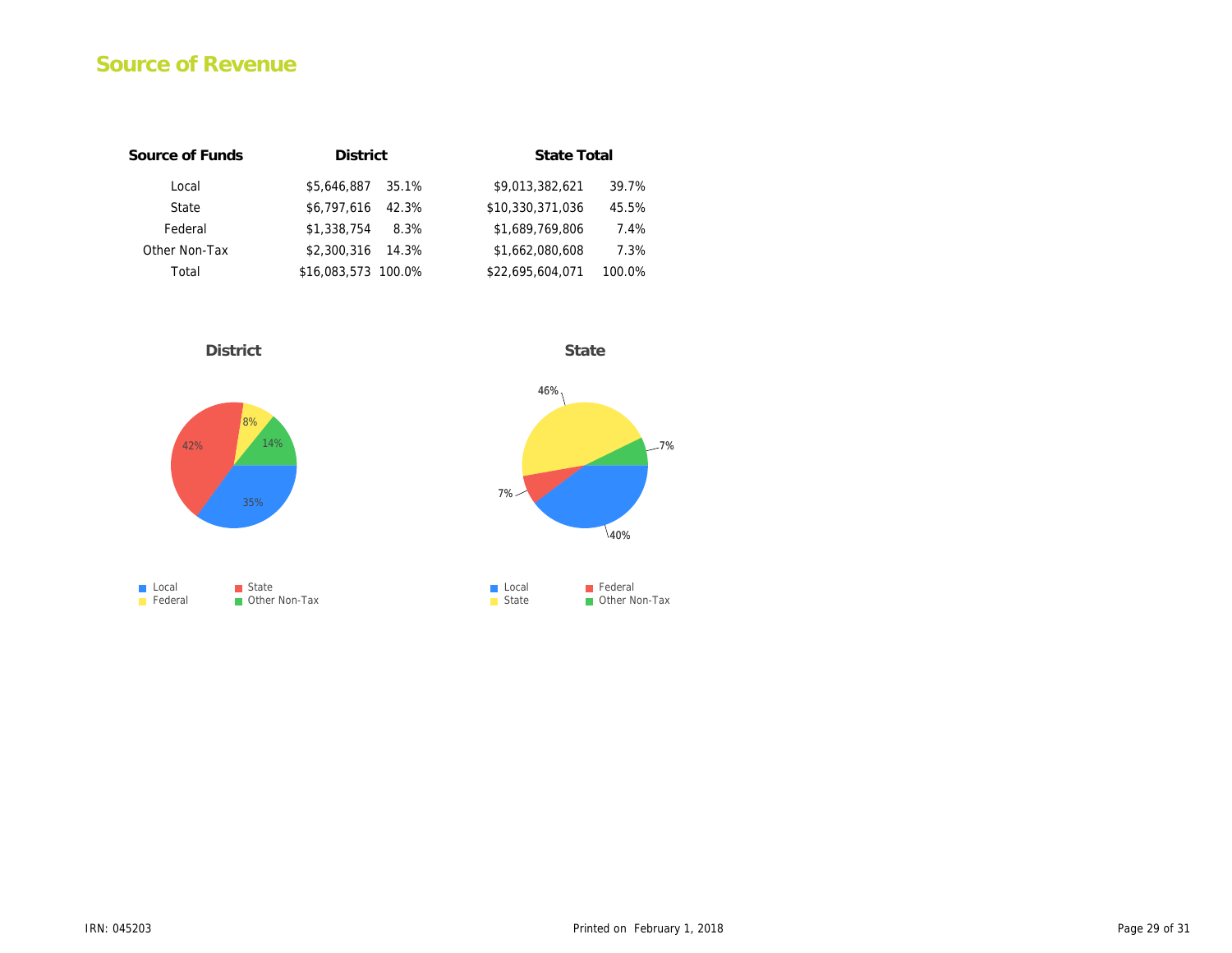| Superintendent: | Angela J. Hannal |
|-----------------|------------------|
| Address:        | 210 W Church St  |
|                 | Barnesville OH 4 |

hs 210 W Church St Barnesville OH 43713-1069

Phone: (740) 425-3615 County: Belmont

### Your District's Schools

| School                               | Achievement | <b>Progress</b> | Gap Closing | <b>Graduation Rate</b> | $K-3$ |
|--------------------------------------|-------------|-----------------|-------------|------------------------|-------|
| <b>Barnesville Elementary School</b> |             | ـــ             |             | <b>NR</b>              |       |
| <b>Barnesville High School</b>       |             | R               |             | A                      |       |
| <b>Barnesville Middle School</b>     |             | D               |             | NR                     |       |